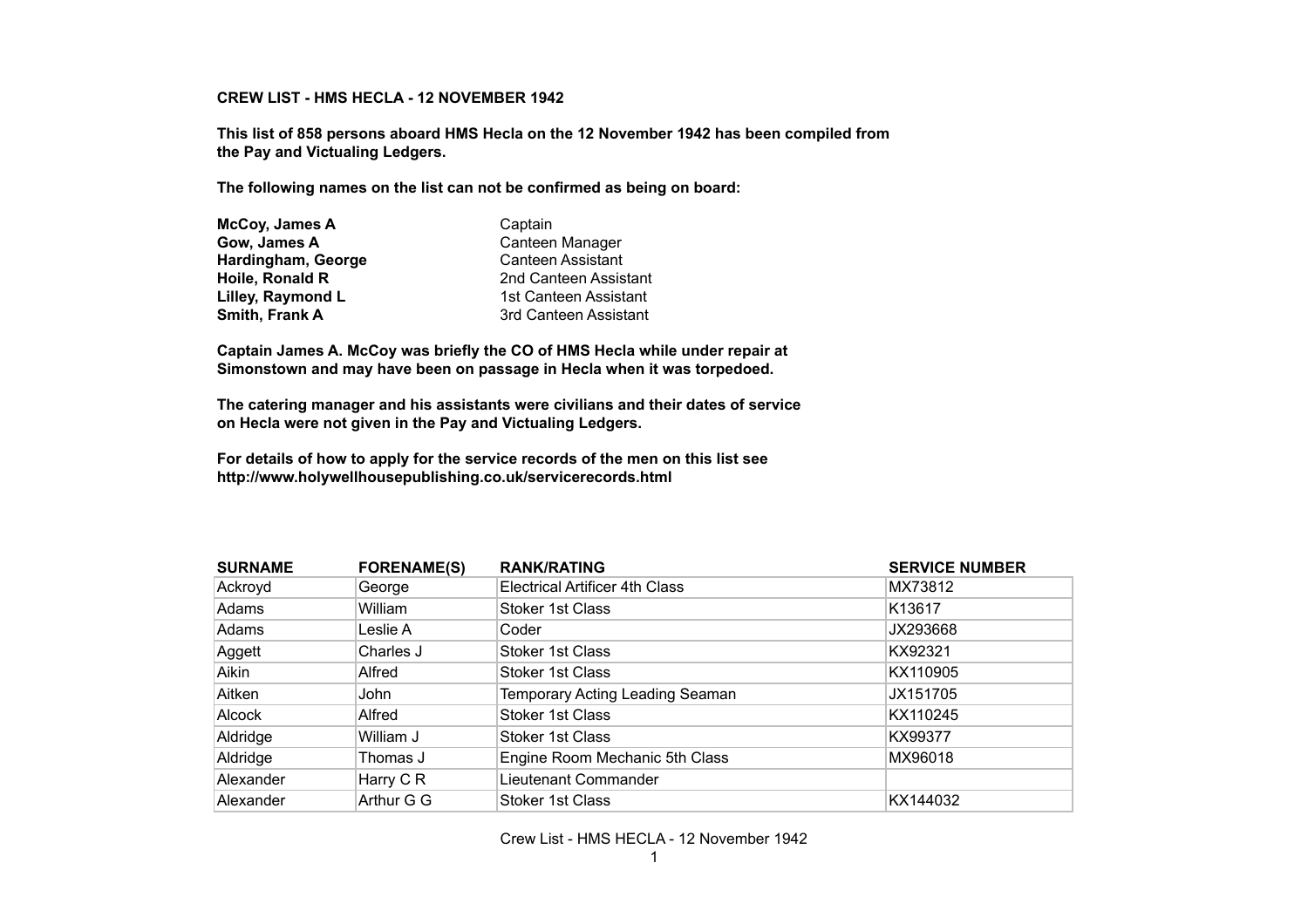| Alldridge       | Reginald A       | Able Seaman                               | JX224773 |
|-----------------|------------------|-------------------------------------------|----------|
| Allen           | William A        | Able Seaman                               | JX218992 |
| Andrews         | Thomas J         | Able Seaman                               | JX219842 |
| Appleby         | Howard           | <b>Acting Leading Stoker</b>              | KX92421  |
| Arkison         | George F C       | <b>Stoker 1st Class</b>                   | KX111757 |
| Armstrong       | Victor A         | Able Seaman                               | JX184776 |
| Arthur          | Lancelot         | <b>Stoker 1st Class</b>                   | SS125256 |
| Ashcroft        | William          | <b>Stoker 1st Class</b>                   | KX111755 |
| Ashcroft        | William          | <b>Stoker 1st Class</b>                   | KX136104 |
| Ashmore         | Henry            | Temporary Acting Leading Stoker           | KX95345  |
| Atkinson        | Jack             | Engine Room Mechanic 5th Class            | MX92823  |
| Badger          | William J        | Probationary Engine Room Mechanic         | MX92825  |
| Badman          | Searle W         | <b>Stoker 1st Class</b>                   | KX111767 |
| Bagnall         | Murray H         | <b>Stores Assistant</b>                   | MX66776  |
| <b>Bailey</b>   | Frederick        | Stoker 1st Class                          | KX130216 |
| <b>Baines</b>   | George           | <b>Stoker 1st Class</b>                   | KX112566 |
| <b>Baker</b>    | William J        | Temporary Acting Leading Stoker           | KX98248  |
| Ball            | Thomas           | <b>Stoker 1st Class</b>                   | KX108231 |
| <b>Barber</b>   | Kenneth E W      | Acting Engine Room Artificer 4th Class    | MX72814  |
| <b>Barker</b>   | <b>Herbert T</b> | Ordinary Seaman                           | JX351185 |
| <b>Bartlett</b> | Alfred H         | Temporary Stoker Petty Officer            | KX83581  |
| <b>Bartley</b>  | Lester C         | <b>Stoker 1st Class</b>                   | KX111273 |
| Barton          | Francis W        | Gunner (T)                                |          |
| <b>Bastable</b> | Charles H        | Sick Berth Petty Officer                  | MX47457  |
| <b>Bastin</b>   | Walter J         | <b>Leading Stoker</b>                     | K30645   |
| <b>Batey</b>    | John J           | Telegrapher                               | SSX27685 |
| <b>Baxter</b>   | Thomas P         | Acting Able Seaman                        | JX182674 |
| <b>Bayliss</b>  | Francis          | Ordnance Mechanic 5th Class               | MX90561  |
| Bean            | Albert D         | <b>Temporary Leading Stores Assistant</b> | MX63711  |
| Beardmore       | George F         | Engine Room Mechanic 5th Class            | MX92896  |
| Beaton          | Charles J        | Able Seaman                               | J8041    |
| <b>Beatson</b>  | John W           | Engine Room Mechanic 5th Class            | MX96036  |
| Beeson          | Eric             | <b>Stoker 1st Class</b>                   | KX137069 |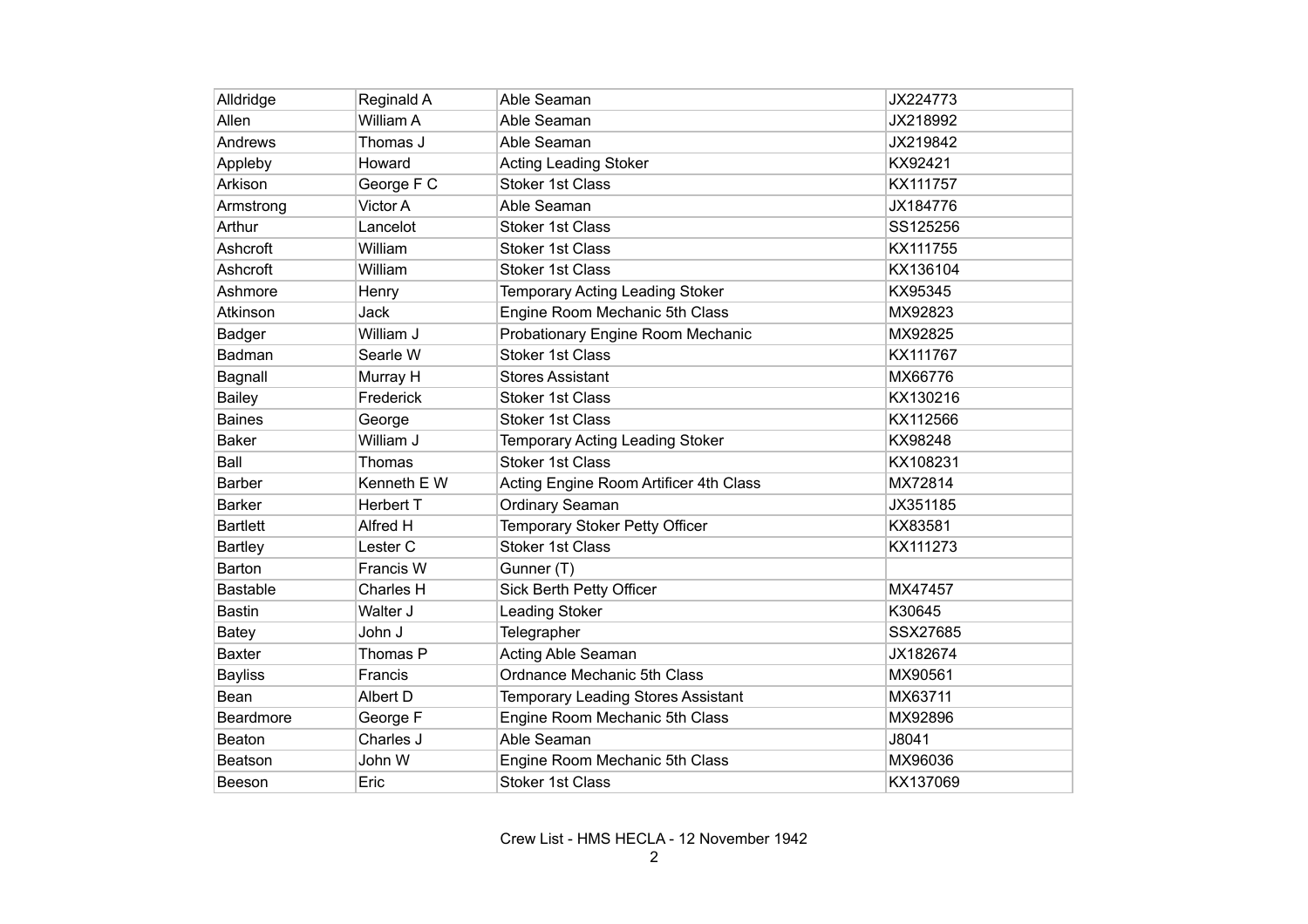| Bell                     | George                | <b>Stoker 1st Class</b>                | KX80976  |
|--------------------------|-----------------------|----------------------------------------|----------|
| Bell                     | James W               | Ordinary Seaman                        | JX318963 |
| <b>Bennett</b>           | John F                | Acting Engine Room Artificer 4th Class | SA330351 |
| <b>Bernard</b>           | Patrick J G           | Lieutenant                             |          |
| <b>Beswick</b>           | Francis               | <b>Stoker 1st Class</b>                | KX110767 |
| <b>Bicknell</b>          | Alfred                | <b>Stoker 1st Class</b>                | SS124345 |
| <b>Bird</b>              | Henry S               | Engine Room Artificer 4th Class        | MX71928  |
| Bishop                   | Reginald H            | Ordinary Seaman                        | JX351192 |
| Blackshaw                | Frank                 | Able Seaman                            | MD/X1470 |
| <b>Blake</b>             | Charles J E           | Engine Room Mechanic 5th Class         | MX92814  |
| Bloor                    | Arthur W              | Engine Room Mechanic 5th Class         | MX92835  |
| <b>Bond</b>              | Eric C                | Ordnance Artificer 4th Class           | MX50883  |
| <b>Boniface</b>          | William H             | Able Seaman                            | JX200504 |
| <b>Bostwick</b>          | Thomas                | <b>Stoker 1st Class</b>                | KX121570 |
| <b>Bott</b>              | George W <sub>R</sub> | Able Seaman                            | JX208575 |
| <b>Bowen</b>             | Albert E              | Able Seaman                            | J57575   |
| <b>Bower</b>             | James                 | Leading Stoker                         | K8482    |
| <b>Boyle</b>             | Cyril B               | <b>Electrical Artificer 4th Class</b>  | MX57840  |
| <b>Braddock</b>          | James W               | <b>Stoker 1st Class</b>                | KX129792 |
| Bradshaw                 | <b>Howell G</b>       | <b>Stoker 1st Class</b>                | KX105975 |
| <b>Brealey</b>           | Haydn S               | Able Seaman                            | JX255775 |
| <b>Bretherton</b>        | Thomas H              | <b>Stoker 1st Class</b>                | KX108229 |
| <b>Brettell</b>          | Geoffrey S            | Temporary Lieutenant (E)               |          |
| <b>Brett-Littlechild</b> | Ronald                | Engine Room Artificer 4th Class        | MX65517  |
| <b>Brierley</b>          | Charles               | <b>Stoker 1st Class</b>                | KX110994 |
| <b>Bright</b>            | James W               | Sailmaker                              | J103529  |
| <b>Britton</b>           | James                 | <b>Electrical Artificer 4th Class</b>  | MX77858  |
| <b>Brokenshire</b>       | Harry F               | <b>Electrical Artificer 1st Class</b>  | M38679   |
| <b>Brooker</b>           | Frank                 | <b>Stoker 1st Class</b>                | KX110077 |
| <b>Brooks</b>            | <b>Edward W</b>       | <b>Stoker 1st Class</b>                | KX105979 |
| <b>Brosnan</b>           | Thomas                | Ordinary Telegrapher                   | JX232209 |
| <b>Brotherton</b>        | James                 | Chief Petty Officer                    | J33645   |
| <b>Brown</b>             | Tom                   | Able Seaman                            | SSX12357 |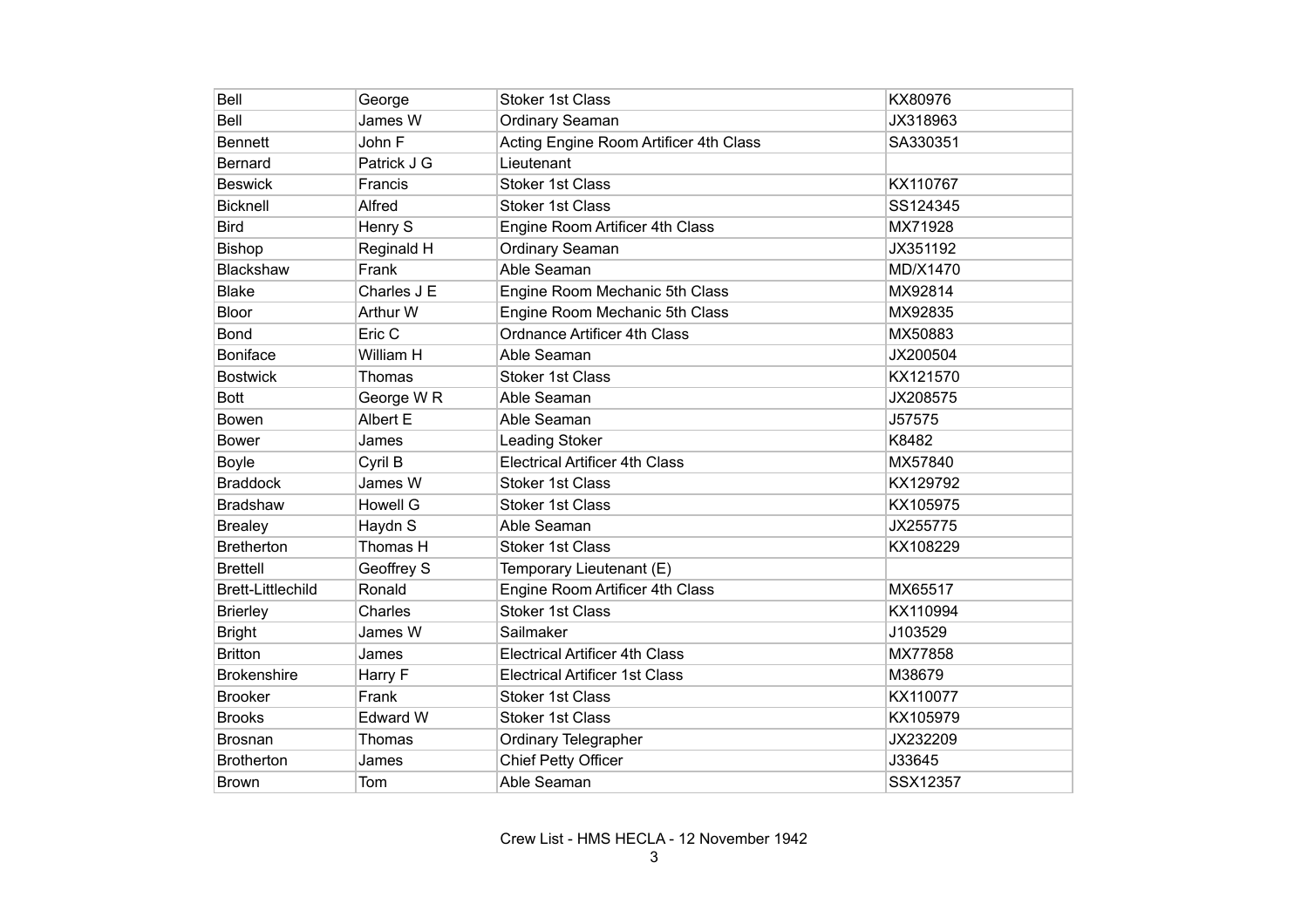| <b>Brown</b>     | Claude D            | Telegrapher                            | SSX32990           |
|------------------|---------------------|----------------------------------------|--------------------|
| <b>Brown</b>     | George J            | Able Seaman                            | JX303281           |
| <b>Brown</b>     | Ivan S              | Temporary Acting Leading Stoker        | KX95069            |
| <b>Brown</b>     | Norman <sub>R</sub> | Sick Berth Chief Petty Officer         | M36509             |
| <b>Brown</b>     | Onslow R A          | <b>Chief Electrical Artificer</b>      | MX59360            |
| <b>Brown</b>     | <b>Frederick A</b>  | Engine Room Mechanic 5th Class         | MX96013            |
| <b>Brownhill</b> | John L              | Ordnance Mechanic 5th Class            | MX90547            |
| <b>Brunton</b>   | George C            | <b>Stoker 1st Class</b>                | KX111964           |
| <b>Bryan</b>     | Thomas W            | <b>Stoker Petty Officer</b>            | KX77518            |
| Buckingham       | John R              | <b>Regulating Petty Officer</b>        | MX63547            |
| <b>Bullock</b>   | Arthur              | Temporary Leading Sick Berth Attendant | DX7639             |
| <b>Bunce</b>     | Walter E            | Engine Room Mechanic 5th Class         | MX96047            |
| <b>Burnicle</b>  | James H             | Able Seaman                            | JX254872           |
| <b>Burns</b>     | Thomas              | Temporary Acting Leading Stoker        | KX107235           |
| <b>Burroughs</b> | David R             | Shipwright 4th Class                   | MX53616            |
| <b>Burrows</b>   | Christopher         | Ordinary Seaman                        | JX319267           |
| <b>Burton</b>    | Henry               | <b>Stoker 1st Class</b>                | KX121340           |
| <b>Burton</b>    | John                | Able Seaman                            | SSX14917           |
| <b>Bushnell</b>  | Charles F           | <b>Officers Cook 1st Class</b>         | L14654             |
| <b>Butcher</b>   | Harry               | Able Seaman                            | JX216539           |
| <b>Butcher</b>   | Frederick           | Engine Room Mechanic 5th Class         | MX92897            |
| <b>Butler</b>    | Roland V            | Engine Room Artificer 1st Class        | <b>D386EC</b>      |
| <b>Butler</b>    | <b>Charles W</b>    | Acting Engine Room Artificer 4th Class | FX86065 / MX101736 |
| <b>Buxton</b>    | Thomas              | Engine Room Mechanic 5th Class         | MX92898            |
| <b>Byrd</b>      | Alfred S            | Able Seaman                            | <b>SANF68677</b>   |
| <b>Byrne</b>     | George              | Able Seaman                            | SSX21568           |
| Cain             | Frederick A         | Able Seaman                            | JX284091           |
| Calder           | Joseph A            | Able Seaman                            | JX322064           |
| Callard          | Francis             | Temporary Acting Leading Stoker        | K58028             |
| Callis           | Joseph H            | Able Seaman                            | JX209861           |
| Campbell         | Philip              | Able Seaman                            | JX305019           |
| Cannon           | Howard R            | Temporary Acting Leading Seaman        | JX134723           |
| Carey            | Daniel C            | Petty Officer                          | J115257            |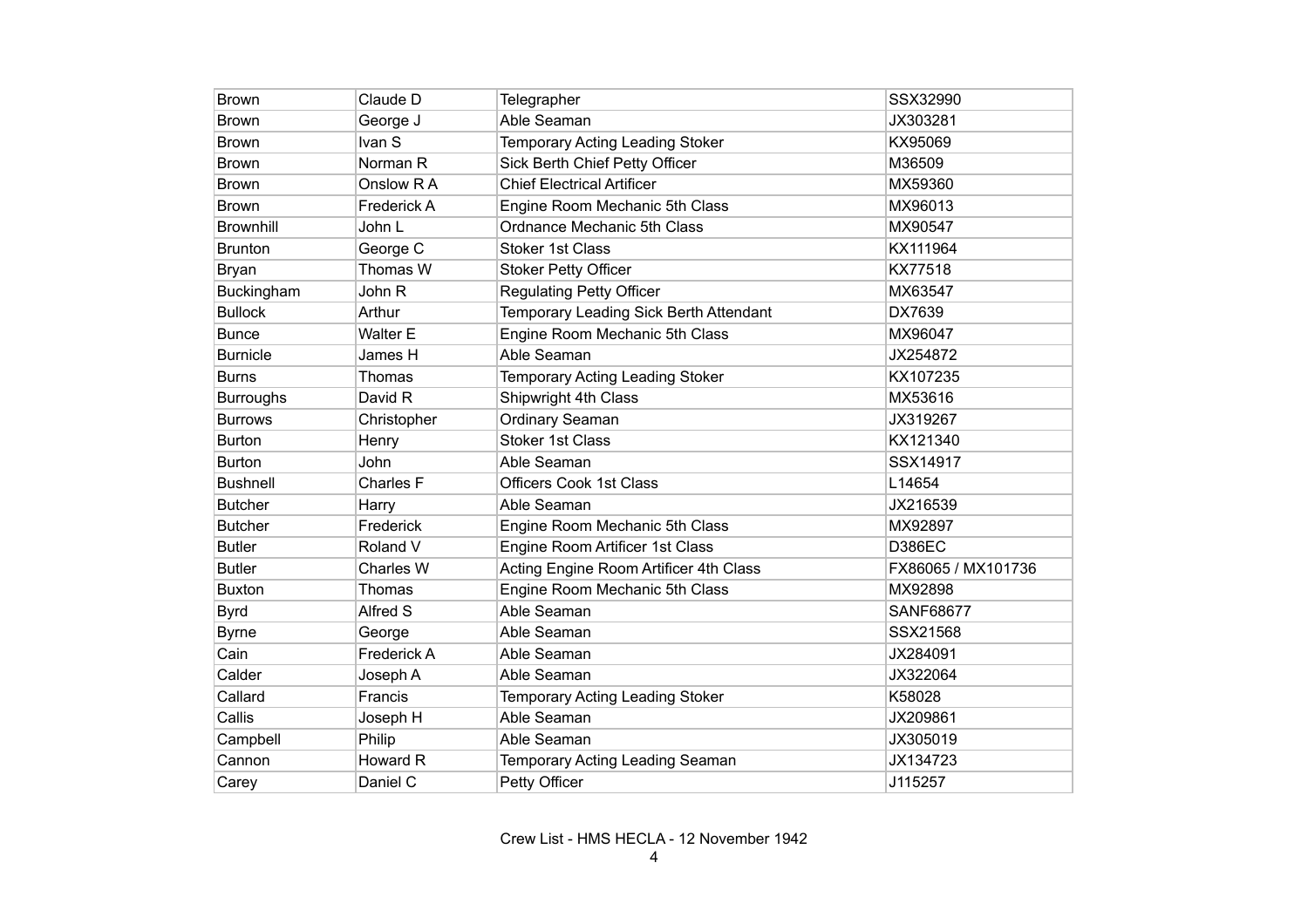| Carr         | William          | Engine Room Artificer 4th Class        | MX70509        |
|--------------|------------------|----------------------------------------|----------------|
| Carter       | James            | <b>Temporary Officers Cook</b>         | L14016         |
| Carter       | John A           | Engine Room Mechanic 5th Class         | MX96042        |
| Chalmers     | James            | <b>Stoker 1st Class</b>                | KX104954       |
| Chamberlayne | Robert           | Telegrapher                            | JX208044       |
| Chambers     | Thomas J         | <b>Stoker 1st Class</b>                | KX144041       |
| Chambers     | <b>Herbert E</b> | Coder                                  | JX293691       |
| Chapman      | Allan            | <b>Stoker 1st Class</b>                | KX105647       |
| Chapman      | James L          | Engine Room Mechanic 5th Class         | MX92900        |
| Chapman      | Ronald G         | Able Seaman                            | S4343          |
| Cheetham     | Alfred           | Acting Engine Room Artificer 4th Class | MX71345        |
| Cherry       | Allan C          | Able Seaman                            | <b>NZD3400</b> |
| Childs       | Albert M         | Signalman                              | JX132179       |
| Ching        | Frederick A      | Petty Officer                          | J109869        |
| Chitty       | Alfred A F H     | Ordnance Mechanic 5th Class            | MX96150        |
| Clark        | Sydney G         | Schoolmaster                           |                |
| Clark        | John A           | Able Seaman                            | JX151255       |
| Clark        | Albert E         | <b>Acting Stoker 1st Class</b>         | KX129954       |
| Clarke       | Albert           | <b>Ordnance Artificer 4th Class</b>    | MX59198        |
| Clatworthy   | Thomas A         | Able Seaman                            | JX130132       |
| Clayton      | William L H      | Shipwright 4th Class                   | MX51881        |
| Cliffe       | Harry            | Able Seaman                            | JX204268       |
| Clift        | James            | <b>Stoker 1st Class</b>                | KX138498       |
| Clode        | Roger L          | Lieutenant                             |                |
| Clunie       | Gilbert          | <b>Electrical Mechanic 5th Class</b>   | MX90880        |
| Cobden       | Horace A         | Temporary Acting Yeoman of Signals     | J29734         |
| Codman       | <b>Richard W</b> | Able Seaman                            | J98411         |
| Colclough    | Thomas G         | Signalman                              | JX231515       |
| Coleman      | Leslie J         | Able Seaman                            | JX220007       |
| Coleman      | Edward           | <b>Electrical Artificer 4th Class</b>  | MX61798        |
| Collard      | Stanley B        | <b>Stoker 1st Class</b>                | KX111999       |
| Collett      | John             | Acting Able Seaman                     | JX253660       |
| Collings     | Kenneth C        | Sick Berth Petty Officer               | MX90246        |
| Conibear     | Sidney B         | <b>Stoker Petty Officer</b>            | KX77612        |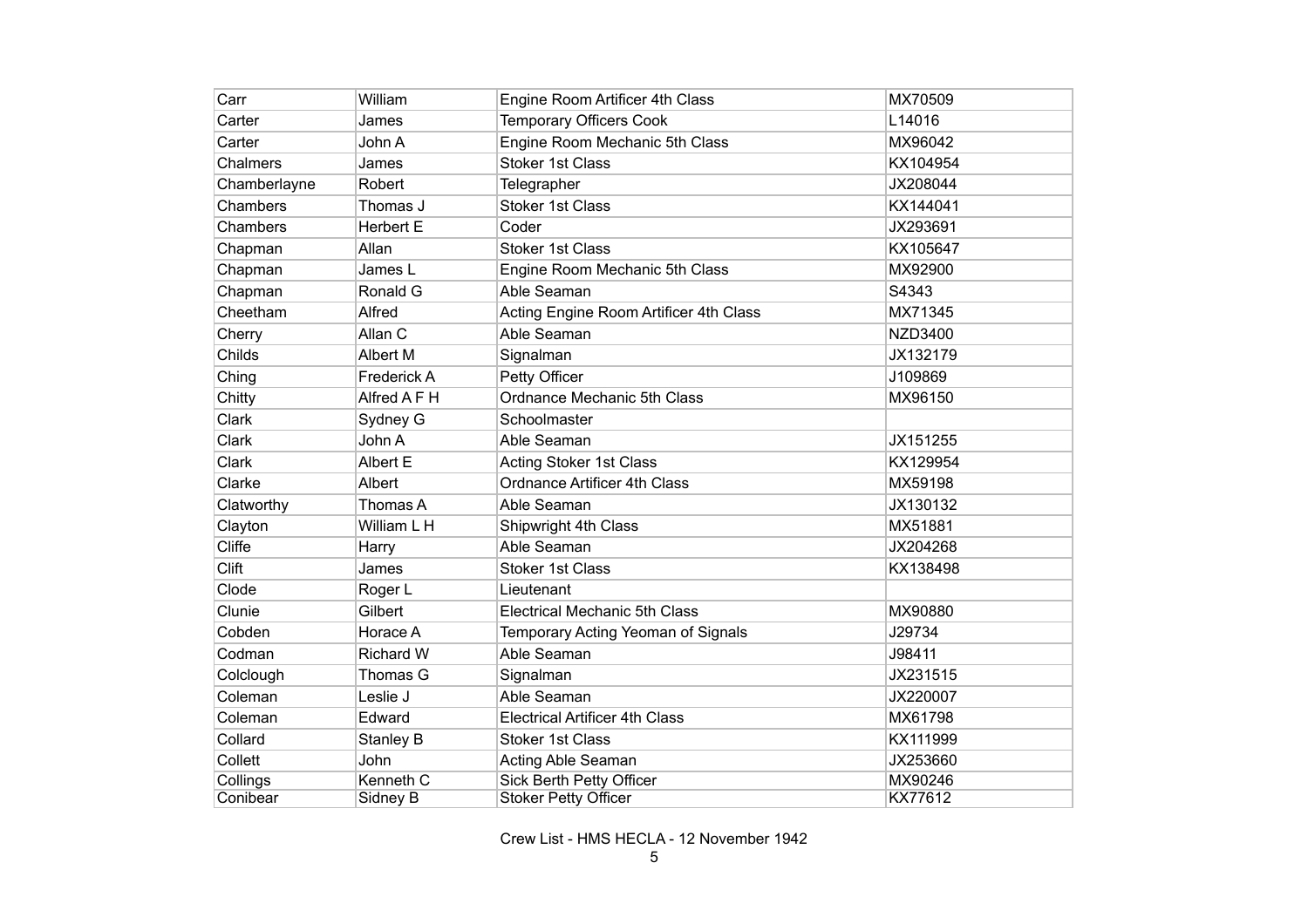| Connor        | Harry                | <b>Stoker 1st Class</b>                      | KX111598       |
|---------------|----------------------|----------------------------------------------|----------------|
| Cook          | Sydney C             | Chief Petty Officer Cook (S)                 | M37391         |
| Cook (BEM)    | John                 | <b>Temporary Leading Steward</b>             | LX21781        |
| Cooke         | <b>Herbert C</b>     | <b>Acting Electrical Artificer 4th Class</b> | MX52290        |
| Cooksley      | Joseph               | <b>Leading Stoker</b>                        | K1929          |
| Copas         | George               | <b>Stoker 1st Class</b>                      | KX131855       |
| Corbett       | <b>Bruce</b>         | Able Seaman                                  | JX131693       |
| Corcoran      | Joseph               | <b>Stoker 1st Class</b>                      | KX130246       |
| Cordell       | James C              | Able Seaman                                  | JX136443       |
| Cornish       | Harry                | Able Seaman                                  | JX304862       |
| Correy        | William <sub>S</sub> | <b>Stoker 1st Class</b>                      | KX144044       |
| Corrigan      | Joseph G             | Able Seaman                                  | JX285810       |
| Cosgrove      | Thomas               | Able Seaman                                  | JX187998       |
| Cotton        | John                 | Ordinary Signalman                           | JX188473       |
| Cotton        | John                 | Ordinary Signalman                           | JX188473       |
| Couch         | William C            | <b>Stoker Petty Officer</b>                  | K6112          |
| Coulton       | James                | Able Seaman                                  | JX190277       |
| Coupland      | Watson               | <b>Stoker 1st Class</b>                      | SS120488       |
| Cowley        | Frank K              | Temporary Petty Officer Writer               | MX63531        |
| Cox           | Guy H G              | <b>Temporary Lieutenant</b>                  |                |
| Cripwell      | Arthur R             | Temporary Acting Leading Stoker              | KX88496        |
| Crompton      | Alfred               | <b>Stoker 1st Class</b>                      | KX121619       |
| Crossland     | Frank                | <b>Stoker 1st Class</b>                      | KX138492       |
| Crowhurst     | James T G            | Able Seaman                                  | JX322069       |
| Crowhurst     | Frederick            | <b>Stoker 1st Class</b>                      | KX136365       |
| Cudd          | Percy A              | Regulating Petty Officer                     | MX74722        |
| Cummings      | James                | <b>Acting Stoker 1st Class</b>               | KX132720       |
| Cummins       | Thomas               | Plumber                                      | MX68854        |
| Curnow        | John F               | Cook                                         | MX62755        |
| Curry         | James E              | Able Seaman                                  | <b>NZD3402</b> |
| Daunt         | <b>Terence</b>       | Able Seaman                                  | S4322          |
| Davidson      | Thomas S             | Able Seaman                                  | SSX27269       |
| Davidson      | William R L          | Engine Room Artificer 1st Class              | M13539         |
| <b>Davies</b> | Ronald J             | Able Seaman                                  | SSX33913       |
| <b>Davies</b> | Jack                 | Engine Room Artificer 1st Class              | MX47008        |
| Davies        | William J            | <b>Stoker Petty Officer</b>                  | K55391         |
| Davitt        | Patrick              | <b>Stoker 1st Class</b>                      | KX116870       |
| Deacon        | Frank A              | <b>Stoker 1st Class</b>                      | KX106602       |
| Dean          | Charles T            | Chief Yeoman of Signals                      | J30568         |
| Dee           | <b>Robert N</b>      | Engine Room Artificer 4th Class              | MX74882        |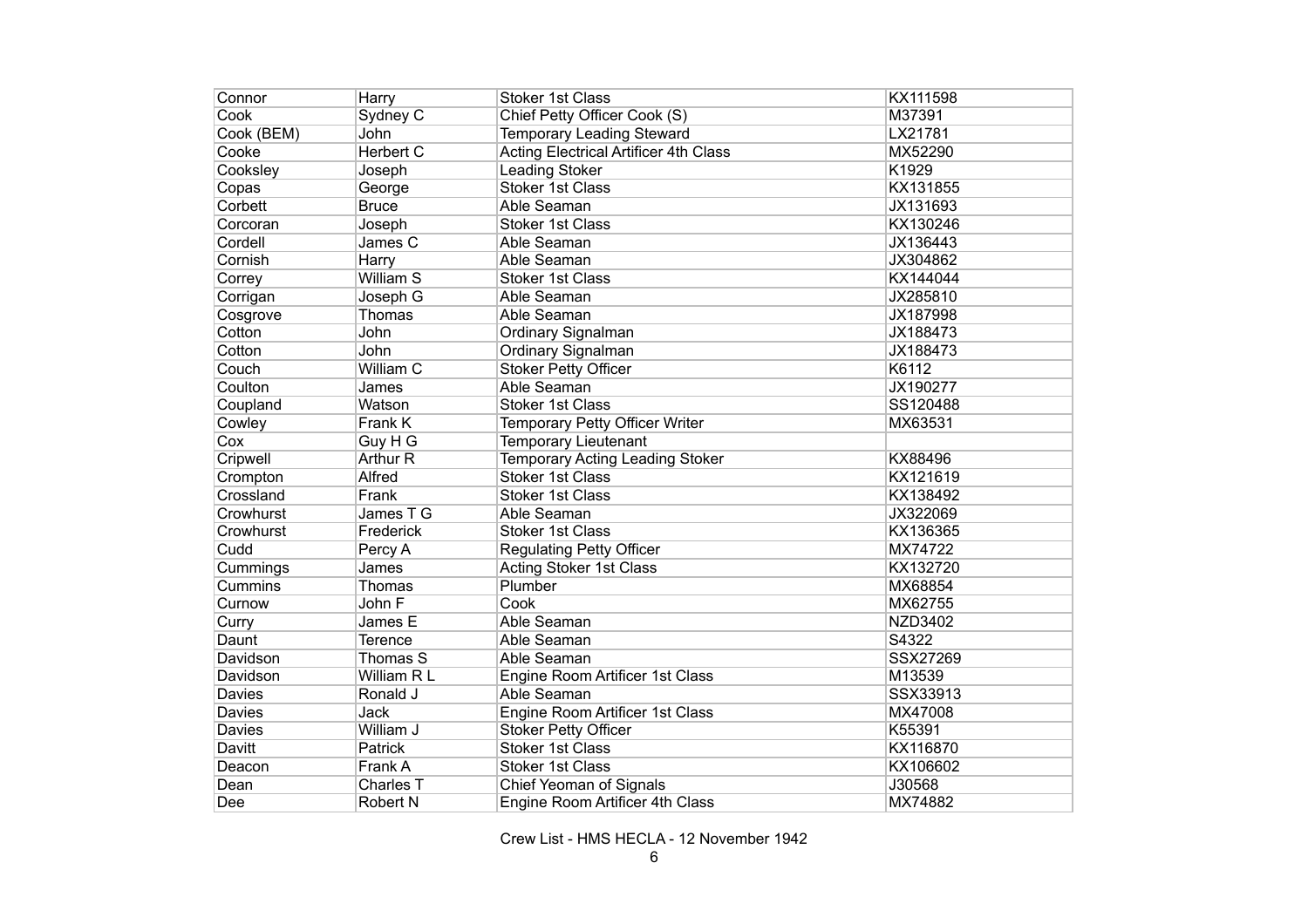| Deeble        | Peter S         | Engine Room Mechanic 5th Class     | MX92382        |
|---------------|-----------------|------------------------------------|----------------|
| <b>Deller</b> | George D        | Temporary Leading Stores Assistant | MX68964        |
| Dennis        | Henry           | <b>Stoker 1st Class</b>            | KX130254       |
| Denslow       | Major S         | <b>Stoker 1st Class</b>            | KX121479       |
| Dent          | Reginald A      | Chief Petty Officer Writer         | MX48824        |
| Derrick       | <b>Walter R</b> | <b>Stoker 1st Class</b>            | KX144046       |
| <b>Dick</b>   | Peter           | <b>Stoker 1st Class</b>            | KX106430       |
| Diggines      | Edward J        | <b>Leading Cook</b>                | MX52889        |
| Dixon         | Alfred H        | <b>Stoker Petty Officer</b>        | K56759         |
| Dixon         | Joseph H        | Ordinary Seaman                    | JX318609       |
| Doak          | James           | Temporary Leading Cook (S)         | MX64048        |
| Doble         | Rupert J        | Temporary Lieutenant (E)           |                |
| Dodds         | George W        | Engine Room Artificer 4th Class    | MX74880        |
| <b>Dodds</b>  | John L          | Engine Room Artificer 2nd Class    | MX51618        |
| Doggett       | Arthur H        | Petty Officer Cook                 | MX48958        |
| Doherty       | William P       | Able Seaman                        | JX288157       |
| Donaldson     | James W         | Ordinary Seaman                    | JX351238       |
| Doney         | Maurice C       | <b>Blacksmith 4th Class</b>        | MX63534        |
| Donkin        | John            | Able Seaman                        | <b>NZD3424</b> |
| Dore          | Ronald J        | Engine Room Artificer 2nd Class    | MX47346        |
| Dorey         | Thomas          | Seaman                             | X17940A        |
| Dowman        | Donald W        | Able Seaman                        | <b>NZD3425</b> |
| Downie        | Alexander       | Acting Blacksmith 4th Class        | MX74175        |
| Downing       | Arthur K        | Able Seaman                        | JX137641       |
| Doyly         | John R          | <b>Acting Commander</b>            |                |
| <b>Drake</b>  | Sidney W        | <b>Stoker 1st Class</b>            | KX104505       |
| Draycott      | John            | Stoker 1st Class                   | KX105883       |
| Dunford       | Joseph G        | Able Seaman                        | JX203113       |
| Dutton        | <b>Alfred</b>   | <b>Stoker 1st Class</b>            | KX107210       |
| Dwane         | Michael         | Acting Able Seaman                 | SSX36522       |
| Eagland       | James S         | Able Seaman                        | J89700         |
| Eastham       | John            | <b>Chief Electrical Artificer</b>  | MX46274        |
| Eddy          | William F M     | <b>Warrant Shipwright</b>          |                |
| Edgar         | Lawrence        | Able Seaman                        | JX287450       |
| Edmunds       | Harry           | <b>Warrant Electrician</b>         |                |
| Edwards       | Roy             | Able Seaman                        | JX128707       |
| Edwards       | Norman D        | Signalman                          | JX250117       |
| Edwards       | Ernest          | Steward                            | LX23624        |
| Edwards       | Frederick       | <b>Stoker 1st Class</b>            | K55771         |
| Egan          | Eugene          | Able Seaman                        | JX161462       |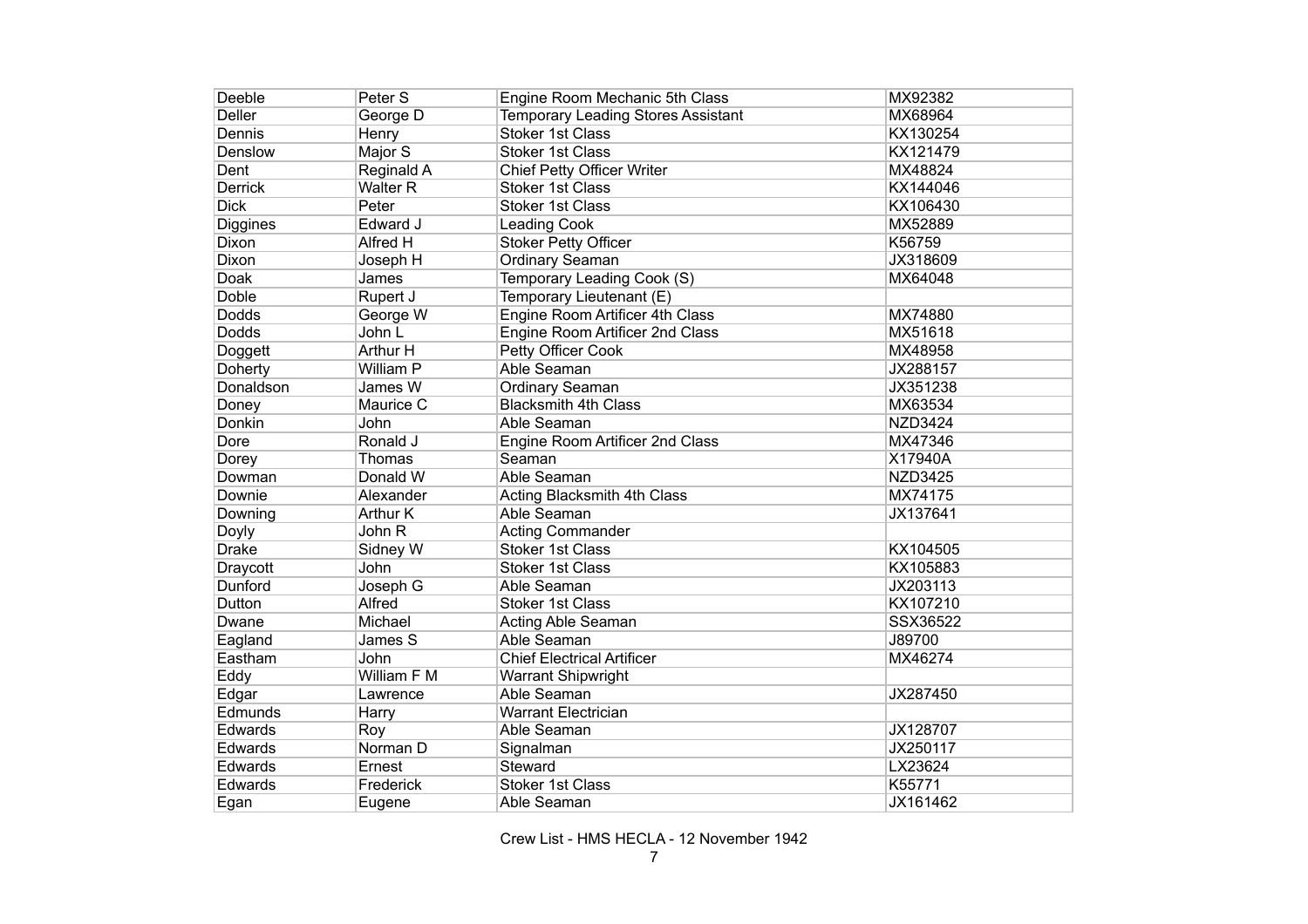| Elgar       | Leslie C        | Shipwright 1st Class                  | M10903            |
|-------------|-----------------|---------------------------------------|-------------------|
| Elliott     | Robert          | Able Seaman                           | SSX33907          |
| Elliott     | Cyril A         | Temporary Supplies Petty Officer      | MX59678           |
| Ellis       | David M         | Temporary Acting Leading Stoker       | KX104446          |
| Elliston    | Leonard W       | <b>Petty Officer</b>                  | JX134746          |
| Elrick      | Edward E        | <b>Canteen Assistant</b>              | not recorded      |
| Eustice     | Frederick       | Petty Officer                         | JX140780          |
| Eustice     | Reginald H      | Able Seaman                           | JX303075          |
| Evans       | David S         | Able Seaman                           | JX321048          |
| Eyles       | <b>Robert F</b> | Able Seaman                           | JX304987          |
| Fairbanks   | Ernest W        | Acting Shipwright 4th Class           | MX72858           |
| Fairbrother | Ernest          | Able Seaman                           | JX155946          |
| Farmer      | Gilbert         | <b>Stoker 1st Class</b>               | KX144053          |
| Farr        | Lawrence H      | Warrant Ordnance Officer              |                   |
| Farrell     | Robert          | Shipwright 4th Class                  | MX70496           |
| Farrell     | Matthew         | <b>Stoker 1st Class</b>               | KX106643          |
| Farrington  | James           | Able Seaman                           | JX288269          |
| Farrington  | Thomas H        | Cook (S)                              | MX64678           |
| Farrow      | James G         | <b>Warrant Engineer</b>               |                   |
| Fassett     | Sydney A        | Shipwright 4th Class                  | MX60135           |
| Faulkner    | George F B      | <b>Acting Captain</b>                 |                   |
| Faulkner    | Leslie H        | Leading Seaman                        | JX132044          |
| Faulkner    | Jabez           | Able Seaman                           | JX166178 / J34763 |
| Faulkner    | Arthur J        | Acting Able Seaman                    | JX191984          |
| Fearon      | Peter A         | Able Seaman                           | <b>NZD3477</b>    |
| Fensome     | Harold W        | Ordinary Telegrapher                  | JX316823          |
| Fergusson   | John R          | Temporary Acting Stoker Petty Officer | KX87376           |
| Finch       | Frederick W     | <b>Electrical Artificer 2nd Class</b> | M39487            |
| Findlay     | William         | Engine Room Artificer 4th Class       | <b>SMX82</b>      |
| Findlay     | Hugh W          | Lieutenant Commander (E)              |                   |
| Finemore    | David T         | Able Seaman                           | JX218990          |
| Fisher      | Joseph          | Able Seaman                           | JX200554          |
| Fitzgerald  | Roland          | Able Seaman                           | <b>NZD3404</b>    |
| Fitzgerald  | John            | <b>Leading Stoker</b>                 | K32047            |
| Fitzgerald  | Arthur J        | Painter 4th Class                     | MX55681           |
| Fitzsimmons | John F          | Leading Seaman                        | JX151448          |
| Folkard     | Cecil H         | <b>Electrical Artificer 4th Class</b> | MX77538           |
| Ford        | Albert W        | Stoker 1st Class                      | K62245            |
| Ford        | James           | <b>Stoker 1st Class</b>               | KX118009          |
| Ford        | Roland R        | Engine Room Mechanic 5th Class        | MX92381           |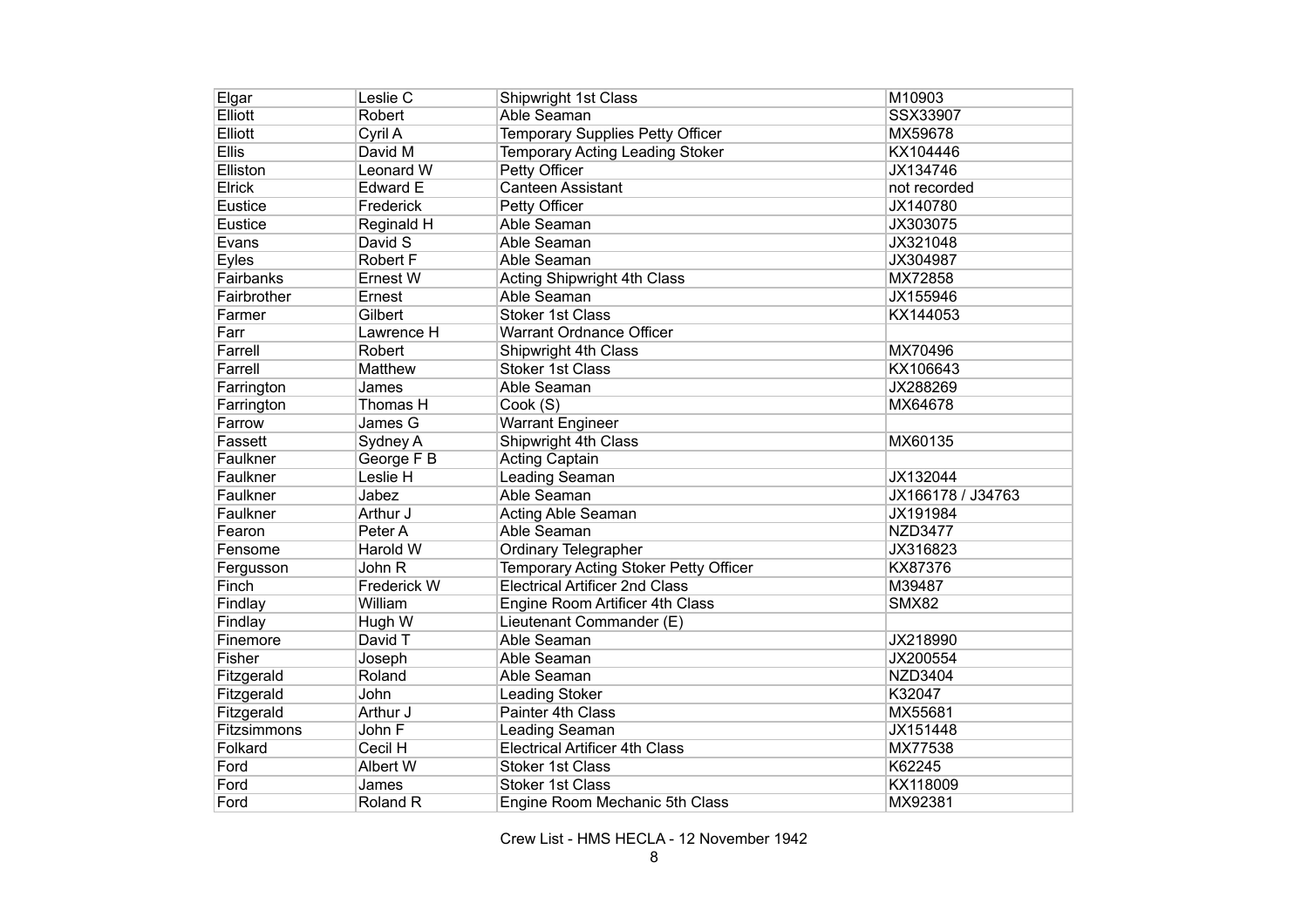| Forrest        | Victor E         | Shipwright 4th Class                   | MX51877        |
|----------------|------------------|----------------------------------------|----------------|
| Fortey         | George J         | <b>Stoker 1st Class</b>                | KX144057       |
| Fox            | Walter           | Able Seaman                            | JX189173       |
| Fox            | Walter           | <b>Stoker 1st Class</b>                | KX105651       |
| Fox            | William T        | <b>Stoker 1st Class</b>                | KX109360       |
| Francis        | <b>Charles E</b> | <b>Stoker 1st Class</b>                | K56506         |
| Frazer         | John             | <b>Stoker 1st Class</b>                | KX97552        |
| French         | Francis          | Steward                                | LX23109        |
| Frost          | Bryan M          | Ordinary Seaman                        | JX324097       |
| Frowde         | Ernest V         | Steward                                | <b>SR307</b>   |
| Fry            | James            | <b>Stoker 1st Class</b>                | KX105418       |
| Fulton         | <b>Robert A</b>  | Able Seaman                            | <b>NZD3478</b> |
| Gabb           | Sidney H         | Able Seaman                            | JX178583       |
| Galvin         | Thomas J         | Able Seaman                            | <b>NZD3406</b> |
| Galvin         | Thomas J         | <b>Stoker 1st Class</b>                | KX111658       |
| Gant           | George O         | Temporary Petty Officer Cook (O)       | MX49126        |
| Garden         | James            | <b>Stoker 1st Class</b>                | KX115889       |
| Gardiner       | Reginald G       | Petty Officer Steward                  | L14447         |
| Gardiner       | William          | Acting Engine Room Artificer 4th Class | MX79361        |
| Garrett        | Angus C          | <b>Temporary Acting Leading Seaman</b> | JX148580       |
| Gartside       | Fred             | Cook (S)                               | MX66465        |
| Gay            | William          | Cook (S)                               | MX66196        |
| Geary          | John H           | Temporary Leading Cook (S)             | MX65204        |
| Gerard         | Oswald J         | Acting Commander (E)                   |                |
| Gibson         | <b>Edward W</b>  | Leading Stoker                         | K9604          |
| Giffard        | Harry            | <b>Stoker 1st Class</b>                | KX110851       |
| Gifford        | John F           | Able Seaman                            | J113259        |
| Gilbee         | Morris G         | <b>Ordnance Artificer 4th Class</b>    | MX63327        |
| Gilbert        | Lawrence         | Temporary Acting Leading Seaman        | J20811         |
| Giles          | Frank R          | <b>Ordnance Artificer 4th Class</b>    | MX68860        |
| Giles          | William J M      | Able Seaman                            | JX218914       |
| Gill           | Horace L         | <b>Temporary Acting Leading Stoker</b> | KX96308        |
| Gillingwater   | John R           | Able Seaman                            | SSX23532       |
| Gillon         | Lance Stephen    | Able Seaman                            | JX169430       |
| <b>Gittins</b> | Geoffrey         | <b>Ordinary Seaman</b>                 | JX154534       |
| Glanville      | William          | Seaman                                 | 5858D          |
| Glasper        | Henry S          | Acting Engine Room Artificer 4th Class | MX76424        |
| Goddard        | <b>Herbert G</b> | Temporary Acting Petty Officer         | J34245         |
| Goddard        | Edgar            | <b>Stoker 1st Class</b>                | K64284         |
| Goldsmith      | Alfred           | Painter                                | MX78410        |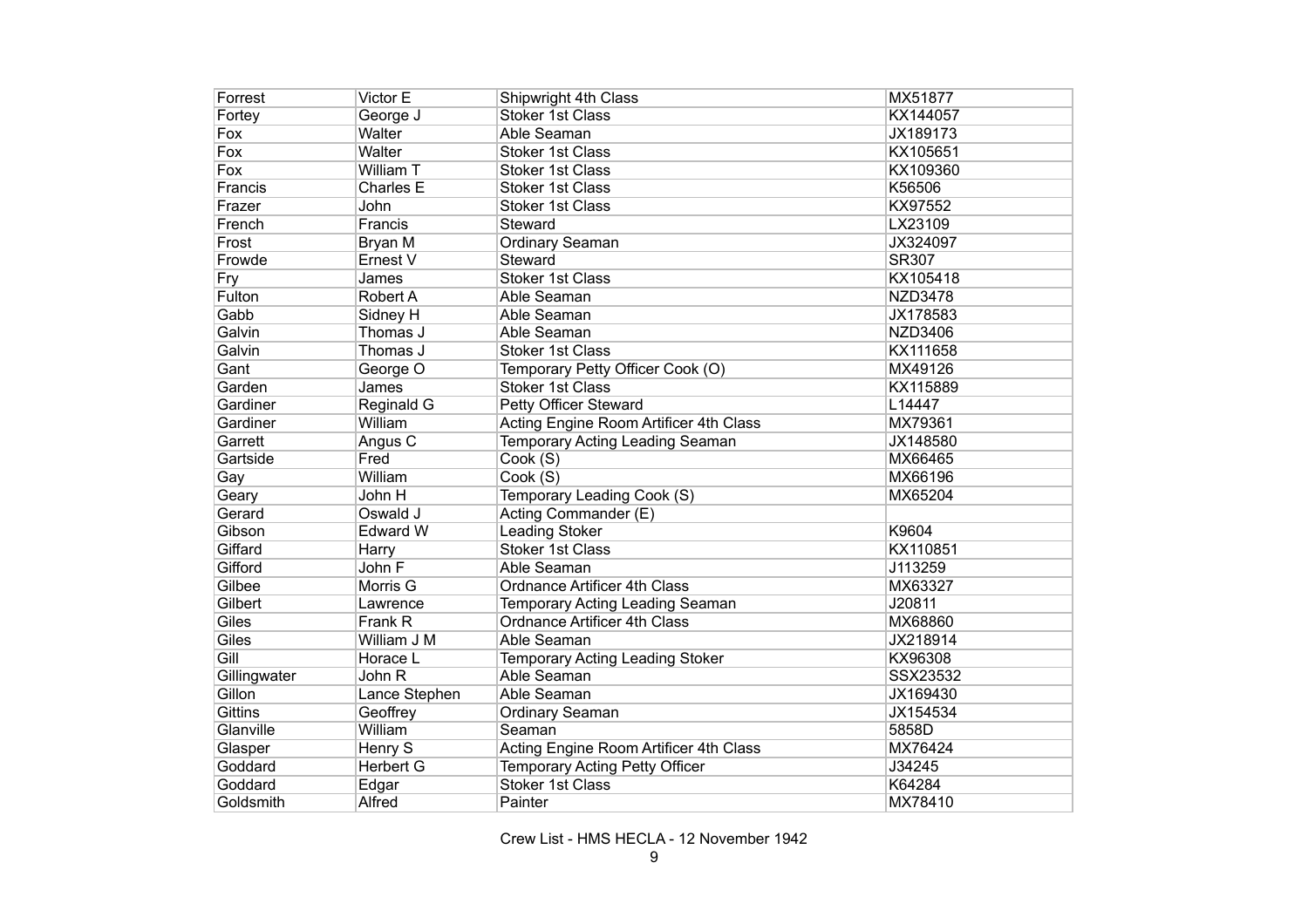| Gordon           | Edwin H          | Temporary Acting Leading Seaman              | JX152226     |
|------------------|------------------|----------------------------------------------|--------------|
| Gorton           | Henry            | <b>Acting Electrical Artificer 4th Class</b> | MX79460      |
| Gourd            | Edward J         | <b>Stoker 1st Class</b>                      | KX109505     |
| Gow              | James A          | Canteen Manager                              | not recorded |
| Grange           | Robert L         | <b>Leading Radio Mechanic</b>                | MX102053     |
| Grant            | William          | <b>Stoker 1st Class</b>                      | KX77635      |
| Grant            | William E        | Engine Room Artificer 1st Class              | M33219       |
| Grant            | Maurice          | Engine Room Artificer 3rd Class              | MX48747      |
| Gray             | John Mc G        | Able Seaman                                  | JX165926     |
| Graystone        | Denis A          | Able Seaman                                  | JX323307     |
| Greedy           | Frederick W      | Temporary Acting Petty Officer               | J114292      |
| Green            | Reginald T       | Petty Officer                                | JX128806     |
| Greenall         | Robert           | <b>Stoker 1st Class</b>                      | SS123822     |
| Greenhalgh       | Charles          | <b>Ordnance Artificer 4th Class</b>          | MX59193      |
| Greenwood        | Ronald           | Petty Officer                                | JX137426     |
| Gregson          | Hugh             | Leading Telegrapher                          | JX151787     |
| Griffin          | Michael          | Chief Petty Officer Telegrapher              | J70758       |
| Griffin          | Edward J         | <b>Leading Stoker</b>                        | K63229       |
| <b>Griffiths</b> | Gwilym           | Able Seaman                                  | SSX29596     |
| Griffiths        | Albert           | <b>Stores Assistant</b>                      | MX72304      |
| Grimshaw         | Alban            | <b>Electrical Artificer 3rd Class</b>        | MX52132      |
| Grose            | Raymond          | Temporary Stoker Petty Officer               | KX75205      |
| Hackett          | Ernest T         | Paymaster Lieutenant                         |              |
| Hadley           | George A         | <b>Stoker Petty Officer</b>                  | K5771        |
| $H$ all          | <b>Edward F</b>  | <b>Leading Steward</b>                       | L12498       |
| Hall             | Norman R         | Cook (S)                                     | <b>DX135</b> |
| Hall             | Kenneth H P      | <b>Electrical Artificer 4th Class</b>        | MX66236      |
| Hall             | James E          | Ordinary Seaman                              | JX231412     |
| <b>Hamilton</b>  | Walter           | <b>Plumber 3rd Class</b>                     | MX61721      |
| <b>Hamilton</b>  | <b>Robert A</b>  | <b>Acting Electrical Artificer 4th Class</b> | MX89240      |
| Hamley           | Cyril E          | Able Seaman                                  | SSX25395     |
| Hammond          | William G        | <b>Stoker 1st Class</b>                      | KX112956     |
| Hannaford        | <b>William A</b> | Leading Stoker                               | K10323       |
| Hannaford        | Frederick J      | <b>Stoker 1st Class</b>                      | K14938       |
| Hannah           | Henry            | <b>Electrical Mechanic 5th Class</b>         | MX89515      |
| Hanratty         | Peter            | <b>Plumber 4th Class</b>                     | MX65644      |
| Harber           | John C H         | Master at Arms                               | M39787       |
| Harbottle        | Leonard          | <b>Stoker 1st Class</b>                      | KX110931     |
| Harbour          | Stanley          | Able Seaman                                  | J92702       |
| Hardacre         | Thomas R S       | <b>Stoker 1st Class</b>                      | KX135573     |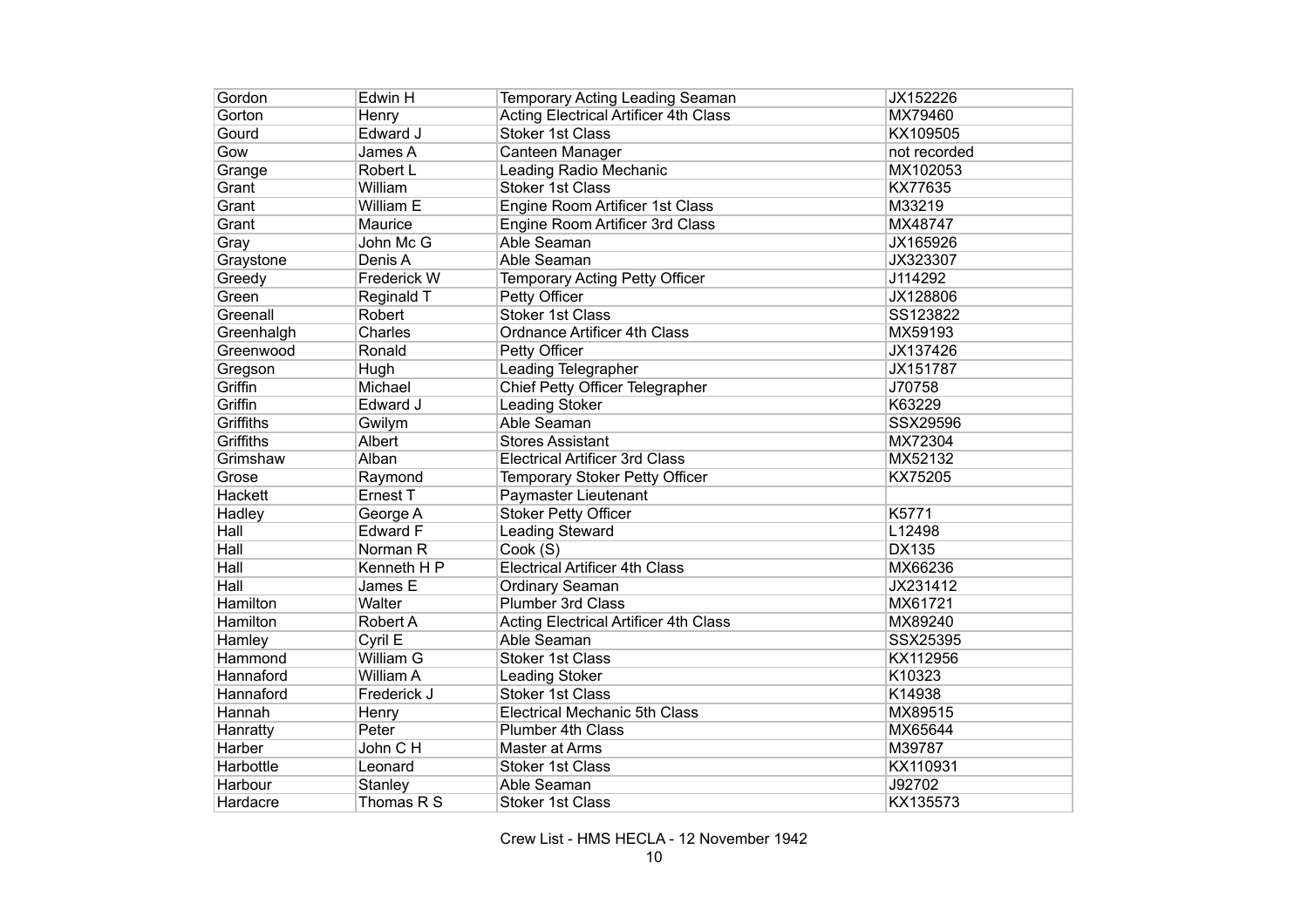| Hardingham        | George           | <b>Canteen Assistant</b>               | not recorded |
|-------------------|------------------|----------------------------------------|--------------|
| Hardware          | Cyril B          | <b>Electrical Artificer 4th Class</b>  | MX63003      |
| Harmsworth        | William          | Able Seaman                            | J90669       |
| Harper            | Albert D         | Able Seaman                            | JX187994     |
| <b>Harris</b>     | Gerald M         | <b>Temporary Petty Officer</b>         | SR8534       |
| Harris (BEM)      | Ronald J         | Able Seaman                            | JX188003     |
| <b>Harrison</b>   | Ernest           | <b>Stoker 1st Class</b>                | KX138700     |
| Hartneddy         | Richard          | <b>Stoker 1st Class</b>                | KX93884      |
| Harwood           | John             | Ordinary Seaman                        | JX319376     |
| <b>Hawkins</b>    | George           | Signalman                              | SSX33011     |
| Hayman            | Charles H        | <b>Leading Stoker</b>                  | KX77491      |
| Hayward           | William E        | Commissioned Gunner (T)                |              |
| Hayward           | Leonard V        | Engine Room Mechanic 5th Class         | MX92351      |
| Healey            | John T           | <b>Stoker 1st Class</b>                | KX110276     |
| Heath             | <b>William A</b> | Chief Engine Room Artificer            | MX12519      |
| <b>Heavens</b>    | John S           | <b>Stoker 1st Class</b>                | KX98592      |
| Hellyer           | Reginald L J     | Ordinary Seaman                        | JX231265     |
| Henry             | Albert N         | <b>Temporary Acting Leading Stoker</b> | KX103929     |
| Henton            | Benjamin         | <b>Stoker 1st Class</b>                | KX111671     |
| Heppleston        | James W          | Joiner                                 | MX74023      |
| Heslop            | George           | Cook (S)                               | MX55984      |
| Hetherington      | Stephen L        | <b>Temporary Surgeon Lieutenant</b>    |              |
| Hewitson          | Vincent E        | <b>Temporary Acting Leading Stoker</b> | KX103874     |
| <b>Hewitt</b>     | Reginald J       | Joiner 4th Class                       | MX71410      |
| Higham            | Richard          | Able Seaman                            | SSX17117     |
| Hill              | Alfred G         | Leading Seaman                         | J93133       |
| Hill              | Joseph           | Temporary Acting Stoker Petty Officer  | KX80400      |
| Hill              | Bertram J        | <b>Blacksmith</b>                      | M37873       |
| <b>Hill</b>       | Frederick        | Steward                                | LX28236      |
| Hill              | Louis A          | Ordinary Seaman                        | JX305487     |
| <b>Hinchliffe</b> | James            | Steward                                | LX26669      |
| Hingston (BEM)    | Edwin C          | Engine Room Artificer 1st Class        | M18951       |
| Hitchen           | Eli              | <b>Stoker 1st Class</b>                | K64949       |
| Hitchen           | James            | Cook (S)                               | MX81849      |
| <b>Hobbs</b>      | Henry T          | <b>Chief Shipwright</b>                | M14332       |
| <b>Hobbs</b>      | Robert           | Steward                                | LX27811      |
| Hodges            | <b>Edward G</b>  | Able Seaman                            | J106144      |
| Hoile             | Ronald R         | 2nd Canteen Assistant                  | not recorded |
| Holcombe (BEM)    | Henry P          | Temporary Acting Petty Officer         | J108244      |
| Holden            | Fred             | Able Seaman                            | JX187907     |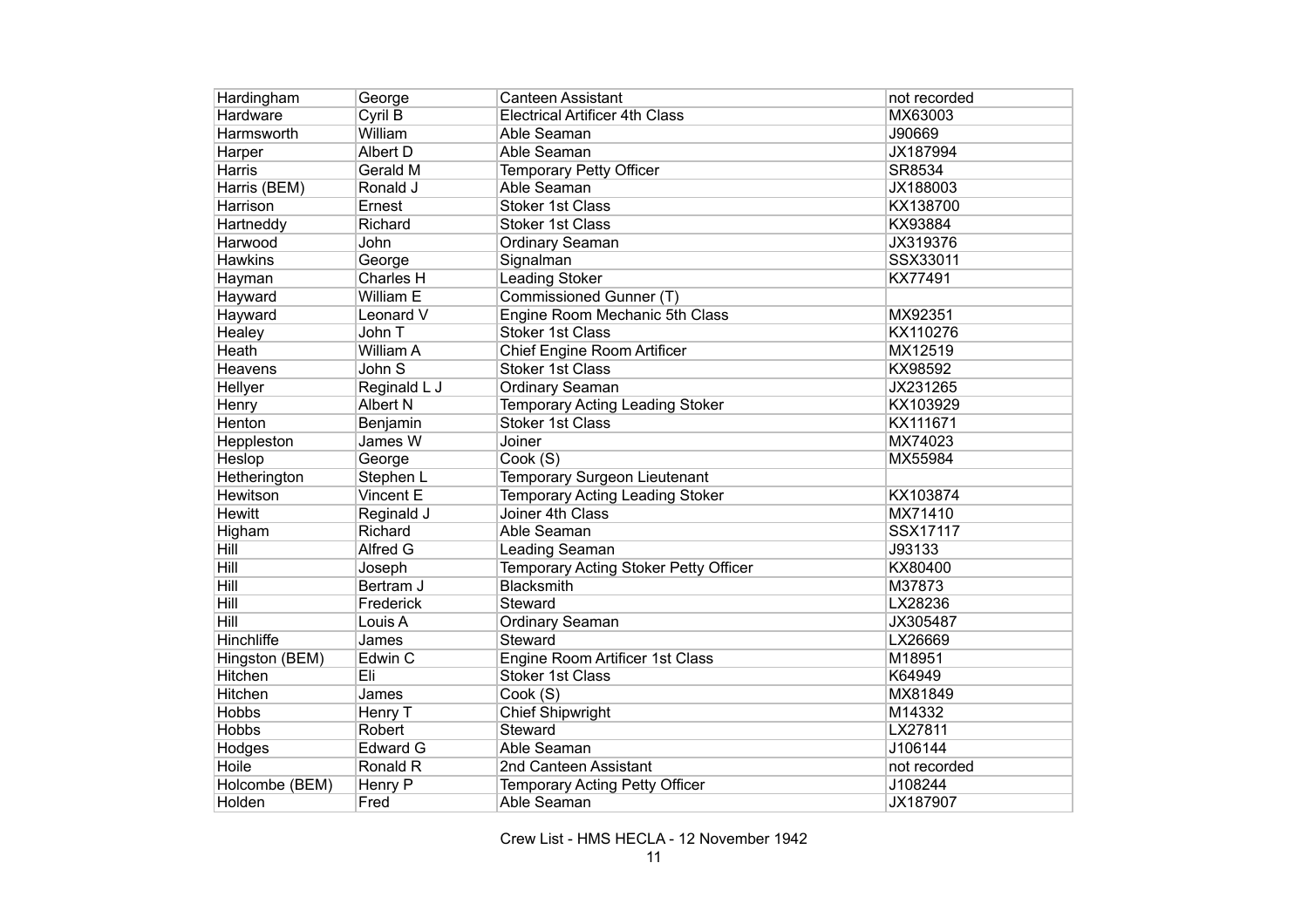| Hole             | Kenneth T          | Ordinary Seaman                              | JX319380    |
|------------------|--------------------|----------------------------------------------|-------------|
| Holmes           | William            | <b>Stoker 1st Class</b>                      | KX110176    |
| <b>Holmes</b>    | Norman             | <b>Electrical Mechanic 5th Class</b>         | MX89523     |
| <b>Holt</b>      | John               | <b>Acting Able Seaman</b>                    | JX226952    |
| Honey            | Herbert D          | <b>Warrant Stores Officer</b>                |             |
| Hooley           | David              | Able Seaman                                  | JX272422    |
| Hopgood          | <b>Hughbert C</b>  | Able Seaman                                  | J109739     |
| <b>Hopkins</b>   | John               | <b>Stoker Petty Officer</b>                  | KX12428     |
| Horn             | Harry              | <b>Chief Stoker</b>                          | K63912      |
| Horn             | Arthur L           | <b>Ordinary Seaman</b>                       | JX324071    |
| Horrell          | Henry J            | <b>Chief Electrical Artificer</b>            | M35630      |
| Hotchkiss        | John McK S         | Temporary Paymaster Sub Lieutenant           |             |
| Howard           | John H             | Ordnance Mechanic 5th Class                  | MX90546     |
| Howells          | Harold W           | <b>Stoker 1st Class</b>                      | KX110932    |
| <b>Huck</b>      | Thomas W           | Engine Room Artificer 5th Class              | MX53962     |
| Hudson           | Maurice            | <b>Sick Berth Attendant</b>                  | MX80425     |
| Hudson           | Tom                | <b>Electrical Mechanic 5th Class</b>         | MX88835     |
| Hughes           | <b>Stanley G</b>   | <b>Electrical Artificer 3rd Class</b>        | MX56247     |
| Hughes           | Sydney             | Cook (O)                                     | MX81821     |
| Hughes           | <b>Brinley</b>     | <b>Stoker 1st Class</b>                      | KX106717    |
| Hughes           | Hiram J            | <b>Temporary Acting Leading Stoker</b>       | KX107609    |
| Hullott          | Stanley F          | <b>Ordnance Artificer 4th Class</b>          | MX88557     |
| Hunt             | Alfred J           | <b>Stoker 1st Class</b>                      | KX103713    |
| Hunter           | William            | <b>Stoker 2nd Class</b>                      | KX128261    |
| Huntley          | Henry J            | <b>Acting Electrical Artificer 4th Class</b> | MX92317     |
| <b>Hutchings</b> | William J          | <b>Stoker Petty Officer</b>                  | K4549       |
| Hutchison        | Robert             | <b>Warrant Writer</b>                        |             |
| Igglesden        | Alfred E           | Petty Officer Telegrapher                    | J30077      |
| Jackson          | <b>Frederick S</b> | Cook (O)                                     | MX90275     |
| Jackson (DSM)    | Francis W          | Able Seaman                                  | JX140461    |
| Jacobs           | Frederick W C      | Joiner 4th Class                             | MX70501     |
| Jago             | <b>Richard B</b>   | Able Seaman                                  | JX219050    |
| James            | David B            | Able Seaman                                  | JX213021    |
| Janes            | Clifford H         | Leading Radio Mechanic                       | MX93194     |
| Jarvis           | George H           | <b>Chief Petty Officer</b>                   | J80031      |
| Jarvis           | Samuel             | <b>Stoker 1st Class</b>                      | KX121650    |
| Jarvis           | Jack E             | Temporary Petty Officer                      | <b>DX24</b> |
| Jenkin           | Kenneth H P        | Temporary Supplies Petty Officer             | MX53437     |
| Jenkins          | William B          | Acting Joiner 4th Class                      | MX74025     |
| Jennings         | Clifford T         | <b>Electrical Artificer 4th Class</b>        | MX77029     |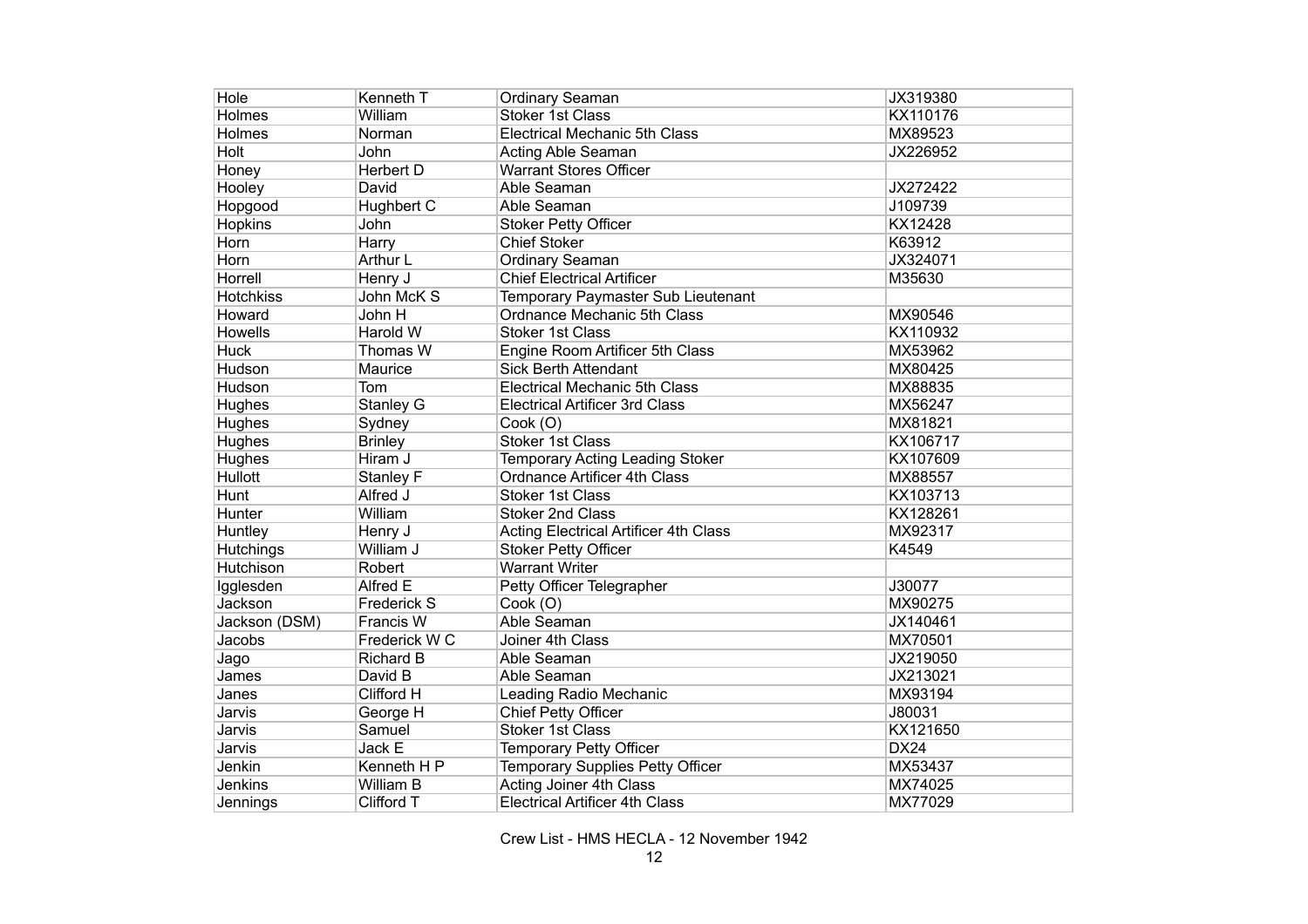| Jepson        | George           | Leading Telegrapher                           | J81422     |
|---------------|------------------|-----------------------------------------------|------------|
| John          | Emrys E          | <b>Stoker 1st Class</b>                       | KX105141   |
| Johns         | Ernest           | Able Seaman                                   | JX219843   |
| Johns         | Henry N E        | <b>Stoker 1st Class</b>                       | KX138426   |
| Johns         | Thomas W         | <b>Stoker 1st Class</b>                       | K25421     |
| Jones         | David R O        | <b>Temporary Lieutenant</b>                   |            |
| Jones         | Idwal O          | Able Seaman                                   | JX219092   |
| Jones         | William          | Able Seaman                                   | JX210029   |
| Jones         | John             | Temporary Leading Stoker                      | K62972     |
| Jones         | Harry            | <b>Stoker 1st Class</b>                       | KX121489   |
| Jones         | Robert H         | <b>Stoker 2nd Class</b>                       | KX144923   |
| Jones         | Melville E       | Coder                                         | JX223826   |
| Jones         | <b>Bernard</b>   | Able Seaman                                   | SANF562630 |
| Jones         | Henry E          | Temporary Acting Petty Officer                | X7897C     |
| Joy           | <b>Walter G</b>  | Leading Sick Berth Attendant                  | MX49350    |
| Juson         | Stanley G        | Ordinary Seaman                               | JX321148   |
| Kay           | Ronald           | Able Seaman                                   | JX275300   |
| Keam          | Herbert TK       | Temporary Leading Cook (S)                    | MX62748    |
| Keenan        | James L          | Stoker 1st Class                              | KX78513    |
| Kellett       | Charles          | Leading Stoker                                | KX77617    |
| Kelly         | William M C      | <b>Chief Stoker</b>                           | K57969     |
| Kenny         | John             | Able Seaman                                   | SSX24889   |
| King          | George M         | Stoker 1st Class                              | KX105928   |
| King          | John H           | Cook (O)                                      | MX86110    |
| King          | Ronald S         | Acting Engine Room Artificer 4th Class        | MX77457    |
| King          | Ernest           | Temporary Leading Cook (S)                    | MX58518    |
| Kingslan      | Samuel J         | Able Seaman                                   | JX304861   |
| Kirby         | Reginald L       | <b>Warrant Engineer</b>                       |            |
| <b>Kirk</b>   | <b>Bernard L</b> | Able Seaman                                   | JX237349   |
| <b>Kirk</b>   | Harold A L       | Acting Engine Room Artificer 4th Class        | SA330284   |
| <b>Kitcat</b> | Cecil de W       | Temporary Acting Surgeon Lieutenant Commander |            |
| Kite          | Reginald J       | Able Seaman                                   | J94706     |
| Kite          | Eric James       | <b>Ordnance Artificer 4th Class</b>           | MX55281    |
| Kitson        | David            | <b>Sick Berth Attendant</b>                   | MX80429    |
| Kittow        | Charles S        | Able Seaman                                   | JX304750   |
| Knapp         | Cedric G         | <b>Acting Shipwright 4th Class</b>            | MX66913    |
| Kneebone      | Arthur F         | Shipwright 4th Class                          | MX50972    |
| Knight        | Clifford         | <b>Stoker 1st Class</b>                       | KX93258    |
| Knight        | John W           | Ordnance Mechanic 5th Class                   | MX96149    |
| Knight        | Graeme S         | <b>Temporary Sub Lieutenant</b>               |            |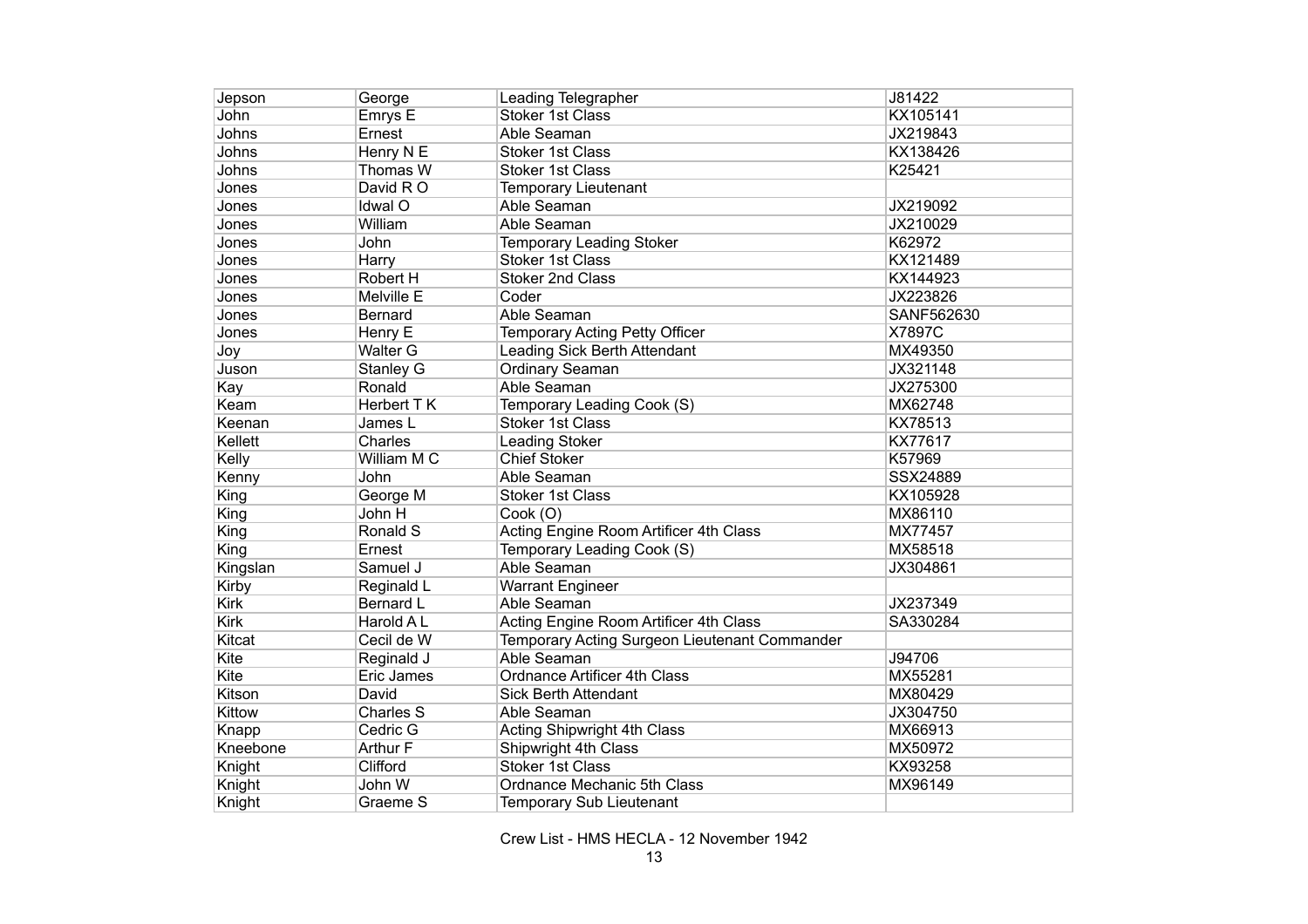| Knight    | Alfred W        | Able Seaman                                  | JX232975         |
|-----------|-----------------|----------------------------------------------|------------------|
| Knox      | Washington S    | Leading Cook (S)                             | MX54198          |
| Lacey     | James A         | Able Seaman                                  | JX161779         |
| Lamb      | John G          | Probationary Engine Room Mechanic            | MX92930          |
| Lambert   | <b>Edward R</b> | Engine Room Artificer 1st Class              | MX51958          |
| Lancaster | Robert A        | Acting Engine Room Artificer 4th Class       | MX75372          |
| Landells  | Donald P        | <b>Chief Engine Room Artificer</b>           | M26945           |
| Langdon   | John            | <b>Stoker 1st Class</b>                      | KX93288          |
| Langley   | William H       | Able Seaman                                  | JX219770         |
| Langmead  | Henry A         | Shipwright 4th Class                         | MX52936          |
| Lashbrook | Edward          | Able Seaman                                  | JX219850         |
| Lavallin  | Ronald G        | Temporary Acting Leading Seaman              | JX219117         |
| Lavender  | Harry           | <b>Temporary Leading Stores Assistant</b>    | MX82035          |
| Lavery    | John            | <b>Stoker 1st Class</b>                      | KX88974          |
| Lawrence  | Leonard G       | Ordnance Mechanic 5th Class                  | MX96164          |
| Lawrie    | John E          | Temporary Petty Officer Steward              | L14112 / LX24690 |
| Lean      | Henry           | <b>Stoker Petty Officer</b>                  | K6115            |
| Lee       | Peter           | Able Seaman                                  | JX288675         |
| Lee       | Leonard C       | <b>Stoker 1st Class</b>                      | KX104873         |
| Lee       | <b>Robert R</b> | Able Seaman                                  | JX305053         |
| Leech     | John            | <b>Stoker Petty Officer</b>                  | K21281           |
| Lemberg   | Frederick J     | Able Seaman                                  | <b>NZD3486</b>   |
| Levein    | Charles R       | Temporary Leading Seaman                     | J113851          |
| Levey     | John            | <b>Ordinary Seaman</b>                       | JX319104         |
| Lewis     | Cyril J         | Able Seaman                                  | J46492           |
| Lewis     | Charles A       | Able Seaman                                  | JX208594         |
| Lewis     | William J       | <b>Temporary Leading Stoker</b>              | KX118008         |
| Lewis     | Robert W        | <b>Stoker 1st Class</b>                      | KX117820         |
| Lewis     | Arnold J        | Temporary Supplies Chief Petty Officer       | MX46380          |
| Lilley    | Raymond L       | 1st Canteen Assistant                        | not recorded     |
| Limm      | Edward          | Steward                                      | LX26530          |
| Lineker   | John T          | Able Seaman                                  | JX288262         |
| Lloyd     | Harold W        | Joiner 4th Class                             | MX67745          |
| Lloyd     | George H        | Acting Engine Room Artificer 4th Class       | SA330353         |
| Long      | John            | Acting Stoker 1st Class                      | KX117591         |
| Lovell    | Francis W       | Able Seaman                                  | JX230013         |
| Lowe      | William H       | Acting Stoker 1st Class                      | KX133042         |
| Lowen     | Bob             | <b>Acting Electrical Artificer 4th Class</b> | MX55245          |
| Lucas     | Alfred          | <b>Stoker 1st Class</b>                      | SS124788         |
| Luckman   | Reginald F      | Able Seaman                                  | JX323421         |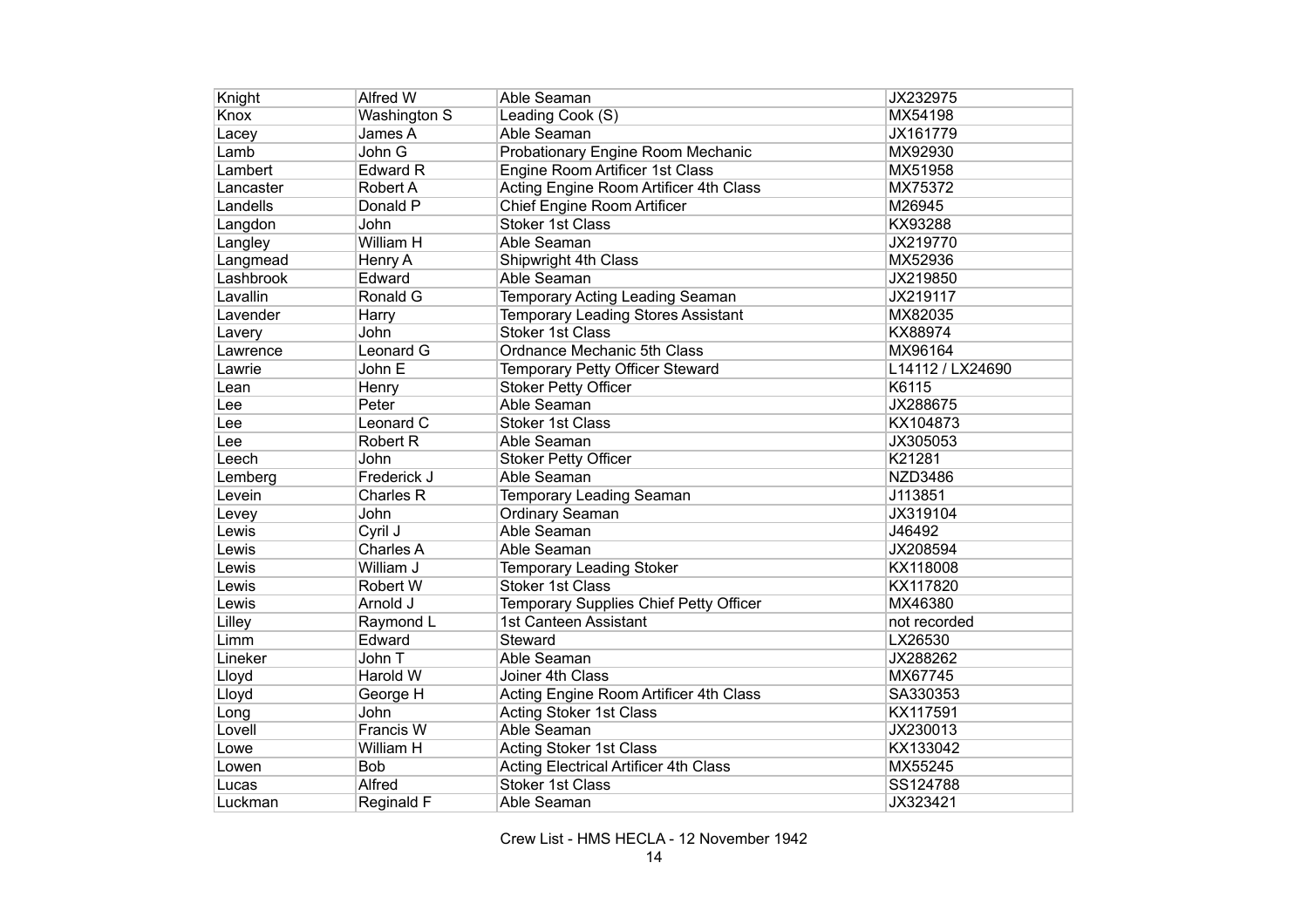| Luxton            | Thomas             | Petty Officer Cook                     | MX46289         |
|-------------------|--------------------|----------------------------------------|-----------------|
| Lynch             | Bernard E          | Able Seaman                            | JX223549        |
| Lynch             | James              | <b>Stoker 1st Class</b>                | KX106369        |
| Lyons             | John J             | Able Seaman                            | SSX25499        |
| Lythgoe           | John               | <b>Sick Berth Attendant</b>            | <b>DX7237</b>   |
| Macklin           | Charles R          | <b>Stoker 1st Class</b>                | KX115722        |
| Madden            | William L          | Able Seaman                            | JX157055        |
| Madge             | Frank              | <b>Leading Stoker</b>                  | K1732           |
| Mahoney           | Terence A          | Able Seaman                            | JX237247        |
| Maine             | Reginald H         | Temporary Acting Petty Officer         | <b>B/DX1370</b> |
| Male              | George E           | Temporary Leading Sick Berth Attendant | MX62761         |
| Malone            | Michael J          | Leading Cook (S)                       | MX63373         |
| Marsland          | John               | Ordnance Artificer 4th Class           | <b>SMX429</b>   |
| Mason             | Thomas A           | Steward                                | LX24757         |
| <b>Matthews</b>   | Thomas A           | <b>Plumber 4th Class</b>               | MX74977         |
| May               | Edward J           | Telegrapher                            | SR8184          |
| McAllister        | Alfred E           | Able Seaman                            | JX304025        |
| <b>McAuley</b>    | Henry              | <b>Stoker Petty Officer</b>            | K7498           |
| <b>McCarthy</b>   | Arthur             | Able Seaman                            | JX159040        |
| <b>McCormack</b>  | William            | Able Seaman                            | JX193812        |
| <b>McCormick</b>  | John W             | <b>Stoker 1st Class</b>                | KX95186         |
| McCoy             | James A            | Captain                                |                 |
| McDonald          | Hector             | <b>Chief Petty Officer</b>             | J77519          |
| <b>McGeoch</b>    | William            | <b>Stoker 1st Class</b>                | KX121318        |
| <b>McGorrin</b>   | Joseph             | Steward                                | LX27166         |
| McGough           | Henry              | Able Seaman                            | JX223457        |
| McGovern          | Thomas             | <b>Stoker Petty Officer</b>            | K5606           |
| <b>McGruer</b>    | Robert             | <b>Stoker 1st Class</b>                | LT/X3163U       |
| <b>McKay</b>      | John               | <b>Stoker 1st Class</b>                | KX108975        |
| <b>McKenzie</b>   | John               | Seaman                                 | X10060B         |
| McKerney          | James              | Able Seaman                            | JX208548        |
| McLachlan         | Arthur H           | Able Seaman                            | MD/X2044        |
| McLoughlin        | Thomas             | Temporary Acting Leading Seaman        | SSX22042        |
| McLoughlin        | Daniel             | Able Seaman                            | JX212871        |
| <b>McManus</b>    | Patrick            | <b>Ordinary Seaman</b>                 | JX282859        |
| <b>McMinn</b>     | Edgar <sub>S</sub> | <b>Stoker 1st Class</b>                | KX105564        |
| McOnie            | <b>Brian D</b>     | Able Seaman                            | <b>NZD3490</b>  |
| McPherson         | Angus              | Temporary Surgeon Lieutenant (D)       |                 |
| McTaggart         | James              | Ordnance Artificer 4th Class           | MX88573         |
| <b>McWilliams</b> | <b>Herbert H</b>   | <b>Temporary Lieutenant</b>            |                 |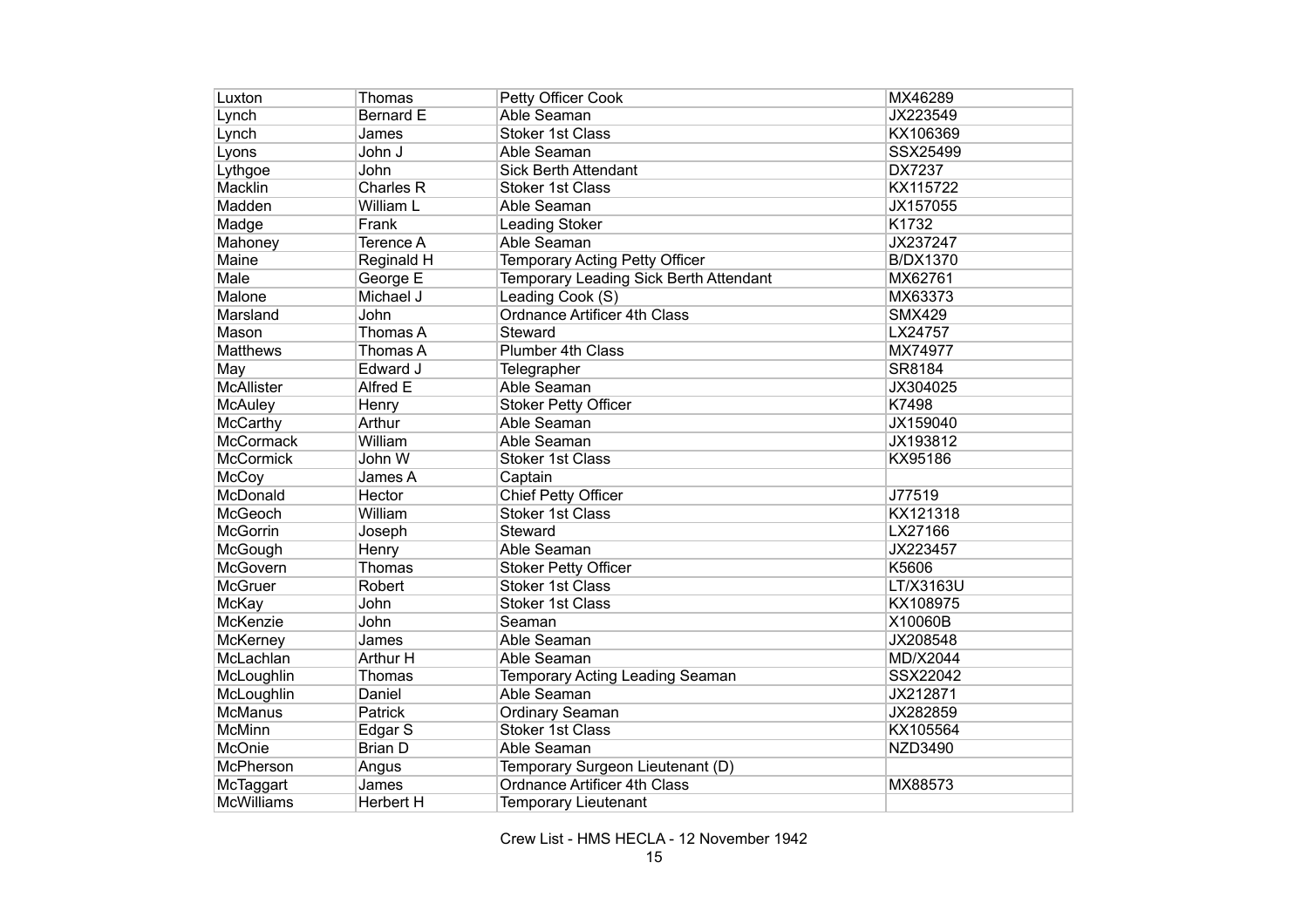| Meech          | Charles M        | <b>Electrical Artificer 1st Class</b>     | M10869         |
|----------------|------------------|-------------------------------------------|----------------|
| Mercer         | Joseph A         | Able Seaman                               | JX208593       |
| Metcalfe       | Kenneth          | Able Seaman                               | JX321150       |
| Milford        | Samuel           | Acting Chief Engine Room Artificer        | MX48984        |
| Millar         | Thomas W         | <b>Stoker 1st Class</b>                   | KX110939       |
| <b>Miller</b>  | John             | Signalman                                 | JX187799       |
| Minor          | George WD        | Petty Officer                             | J100426        |
| Mitchell       | <b>Charles H</b> | Able Seaman                               | J25918         |
| Mitchell       | William          | Able Seaman                               | SSX33992       |
| Mitchell       | Reginald A       | Painter                                   | MX51186        |
| Mitchell       | Patrick          | Engine Room Mechanic 5th Class            | MX92303        |
| Moncrieff      | <b>Arthur P</b>  | <b>Sick Berth Attendant</b>               | MX75336        |
| Monk           | Frank L          | Paymaster Captain                         |                |
| Morgan         | Stanley A        | <b>Temporary Chief Petty Officer Cook</b> | MX48084        |
| Morgan         | Glyndwr          | <b>Officers Cook 1st Class</b>            | LX20523        |
| Morgan         | George           | Joiner 4th Class                          | MX85853        |
| Morrell        | George L         | Temporary Leading Sick Berth Attendant    | MX58991        |
| <b>Morris</b>  | Henry            | <b>Acting Stoker 1st Class</b>            | KX133584       |
| Morrow         | Patrick M        | <b>Ordinary Seaman</b>                    | JX324097       |
| Mortimer       | Norman A         | <b>Stoker 1st Class</b>                   | KX147817       |
| Mortimer       | Leslie           | Ordinary Seaman                           | JX323724       |
| Moss           | <b>Brian C</b>   | Cook (O)                                  | MX70330        |
| Mulholland     | Thomas           | <b>Stoker 1st Class</b>                   | KX136342       |
| Mulligan       | Walter           | <b>Stoker 1st Class</b>                   | KX110127       |
| <b>Mullock</b> | George R         | <b>Stoker 1st Class</b>                   | KX110193       |
| Murphy         | Joseph O         | <b>Ordinary Seaman</b>                    | JX324526       |
| <b>Murrell</b> | George P         | Able Seaman                               | J44776         |
| Nairne         | William J W      | Temporary Acting Leading Seaman           | SSX18737       |
| Nancarrow      | Leslie           | <b>Chief Ordnance Artificer</b>           | MX45664        |
| Narbey         | Vincent F L      | Able Seaman                               | <b>NZD3491</b> |
| Nash           | <b>Charles S</b> | Temporary Acting Leading Stoker           | KX93131        |
| Nelson         | Ernest E         | <b>Stoker 1st Class</b>                   | SS119136       |
| Nelson         | William H        | Engine Room Artificer 4th Class           | MX71911        |
| <b>Newitt</b>  | William          | <b>Stoker 1st Class</b>                   | K18095         |
| Newman         | Albert H         | Engine Room Artificer 2nd Class           | MX51425        |
| Nicholls       | Ernest C         | Ordinary Seaman                           | JX302284       |
| Nicholls       | Ernest W         | Ordnance Artificer 4th Class              | MX68766        |
| Nichols        | William G C      | <b>Stoker 1st Class</b>                   | KX101467       |
| Nicol          | <b>Bernard B</b> | Able Seaman                               | <b>NZD3493</b> |
| Nolan          | John T           | Stoker 1st Class                          | KX106056       |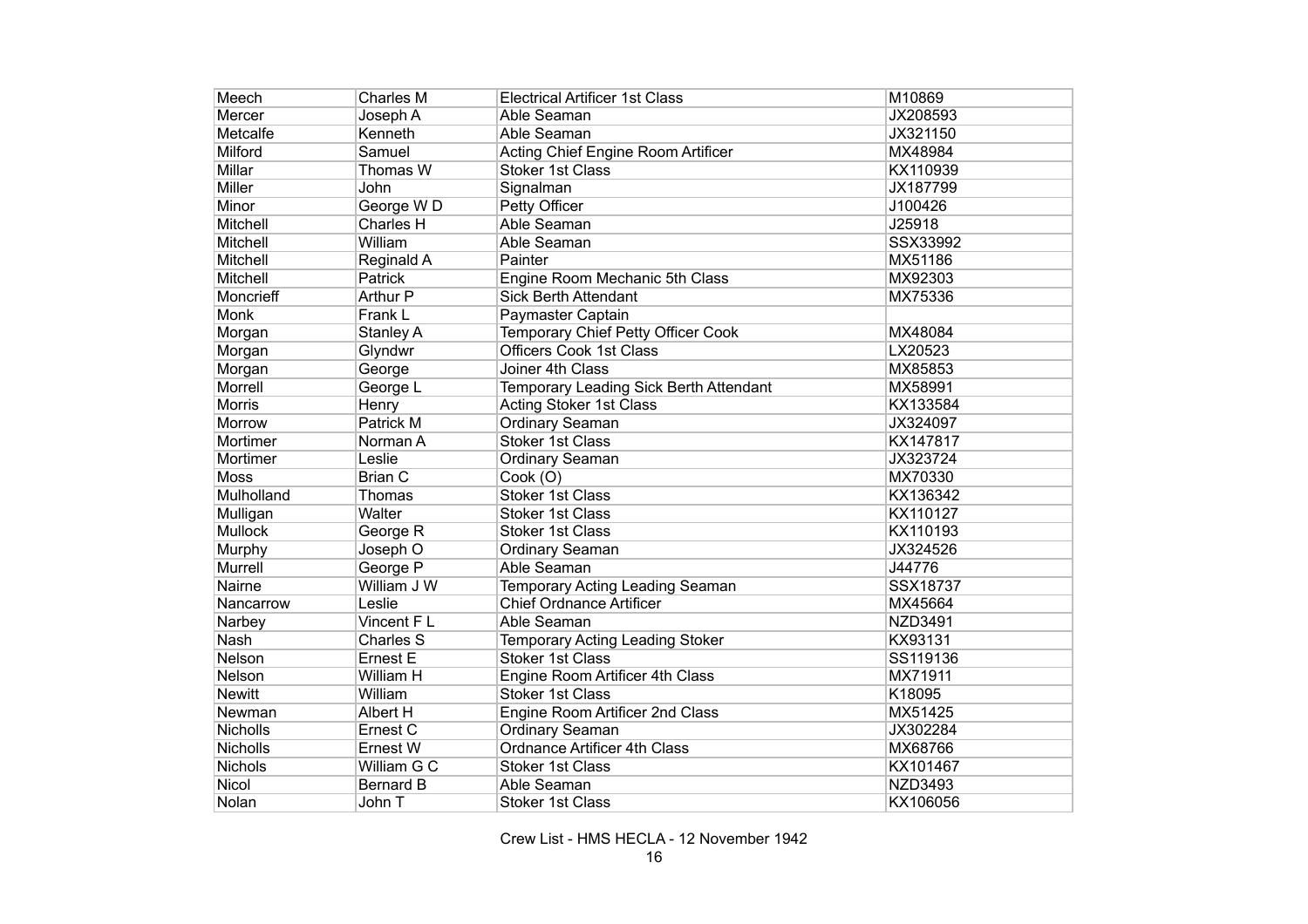| Norcott         | Sydney C         | Temporary Acting Boatswain                |              |
|-----------------|------------------|-------------------------------------------|--------------|
| Northcott       | William J        | <b>Stoker Petty Officer</b>               | K56692       |
| Northfield      | Charles          | Temporary Acting Leading Seaman           | J93992       |
| O' Flaherty     | Joseph           | Able Seaman                               | JX208736     |
| O'Brien         | James P          | <b>Stoker 1st Class</b>                   | KX98513      |
| O'Carroll       | John L           | <b>Electrical Artificer 4th Class</b>     | MX66752      |
| Odey            | Charles W        | Able Seaman                               | J114211      |
| Olds            | Thomas J         | Acting Able Seaman                        | JX208330     |
| Oliver          | George           | <b>Stoker 1st Class</b>                   | LX22523      |
| O'Neill         | Thomas           | Temporary Acting Stoker Petty Officer     | K65824       |
| Opie            | Thomas J C       | Chief Engine Room Artificer               | M24900       |
| Orkes           | Wilfred          | Able Seaman                               | JX189816     |
| Osborne         | Richard J        | <b>Temporary Leading Stores Assistant</b> | MX67828      |
| Osman           | Leonard C        | Able Seaman                               | J97272       |
| Owen            | Horace F         | <b>Stoker 2nd Class</b>                   | KX148489     |
| Packer          | Vivian L         | Engine Room Artificer 4th Class           | MX78984      |
| Packer          | William J        | Stoker 1st Class                          | KX77802      |
| Page            | Thomas           | Sailmaker                                 | JX153654     |
| Page            | Reginald J       | Able Seaman                               | J105082      |
| Pardue          | William          | Able Seaman                               | SSX12077     |
| Parsons         | <b>Bernard T</b> | Ordinary Seaman                           | JX231267     |
| Pascoe          | Ronald M         | Engine Room Artificer 4th Class           | MX72817      |
| Patch           | William J        | Able Seaman                               | JX219778     |
| Patrick         | John             | Able Seaman                               | JX219766     |
| Paul            | Douglas V        | Engine Room Artificer 2nd Class           | M37667       |
| Paul            | Francis B        | <b>Stoker 1st Class</b>                   | KX112017     |
| Payne           | Thomas           | Stoker 2nd Class                          | KX130327     |
| Pearson         | William          | <b>Stores Assistant</b>                   | MX73272      |
| Peers           | Charles V        | Able Seaman                               | SA562653     |
| Peers           | Charles V        | Able Seaman                               | SA562653     |
| Penk            | Sydney           | Able Seaman                               | JX218945     |
| Pentreath       | John             | Cook (S)                                  | MX83829      |
| Percy           | <b>Jack</b>      | <b>Stoker 1st Class</b>                   | K59670       |
| <b>Phillips</b> | Stanley C P      | <b>Leading Coder</b>                      | JX199658     |
| Pickton         | George E         | Engine Room Mechanic 5th Class            | MX92335      |
| Pitcher         | Reginald J       | <b>Stoker 1st Class</b>                   | KX114365     |
| Plowman         | John F           | Acting Engine Room Artificer 4th Class    | MX75382      |
| Plummer         | George E A       | Temporary Supplies Petty Officer          | <b>DX126</b> |
| Pope            | Percy            | <b>Stoker 1st Class</b>                   | K56036       |
| Porter          | Ledgerwood G     | <b>Temporary Acting Gunner</b>            |              |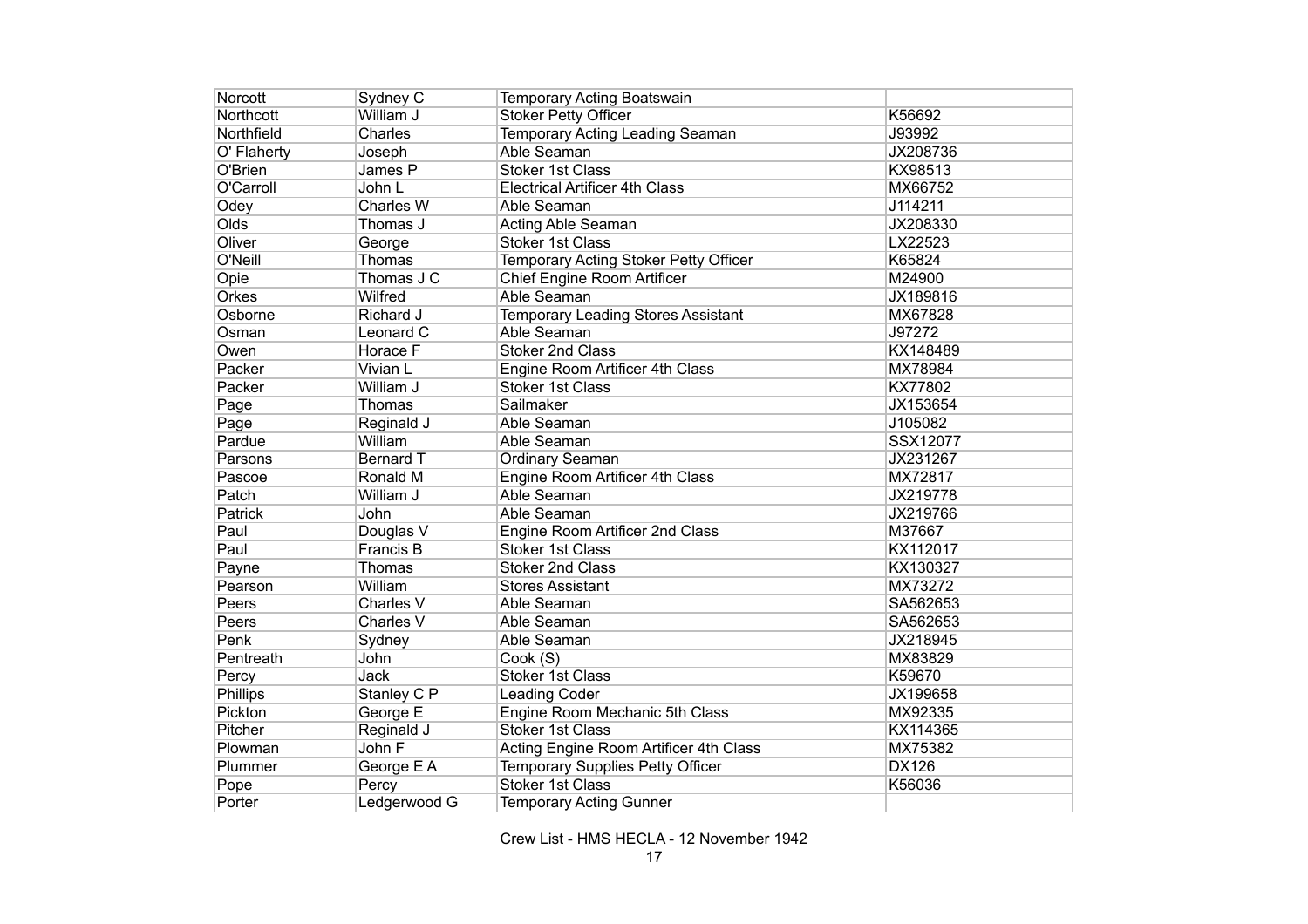| Pound           | Roy               | Temporary Acting Leading Seaman              | SSX24097 |
|-----------------|-------------------|----------------------------------------------|----------|
| Powell          | Laurence H        | Chief Joiner                                 | M39099   |
| Preece          | Donald A          | <b>Temporary Leading Stores Assistant</b>    | MX64705  |
| Pringle         | Henry             | <b>Ordinary Telegrapher</b>                  | JX270693 |
| Pritchard       | William H         | Cook (S)                                     | MX63196  |
| Probert         | Edgar R           | Able Seaman                                  | JX128059 |
| Proctor         | Leslie W          | <b>Electrical Artificer 4th Class</b>        | MX79979  |
| Prout           | George E          | <b>Stoker 2nd Class</b>                      | KX91187  |
| Prowse          | Arthur J          | <b>Temporary Acting Leading Stoker</b>       | KX111796 |
| Puleston        | Maurice W G       | <b>Stoker 1st Class</b>                      | KX104143 |
| Pyle            | Thomas G          | Able Seaman                                  | JX221092 |
| Radcliffe       | Horace W          | <b>Stoker Petty Officer</b>                  | K8407    |
| Radford         | Vivian H          | Able Seaman                                  | JX219100 |
| Rawnsley        | Herbert           | Able Seaman                                  | SS9771   |
| Raywood         | Thomas            | Able Seaman                                  | M/DX2579 |
| Read            | George H          | Writer                                       | MX86627  |
| Redmore         | Arthur J          | Able Seaman                                  | JX218905 |
| Rees            | Kelvin            | Surgeon Lieutenant (D)                       |          |
| Rees            | Elwyn             | <b>Stoker 1st Class</b>                      | KX110956 |
| Rees            | Oswald            | Steward                                      | LX24189  |
| Reeves          | George            | Able Seaman                                  | S4189    |
| Reynolds        | John J            | Able Seaman                                  | JX219203 |
| Richard         | Benjamin G        | Able Seaman                                  | JX131731 |
| <b>Richards</b> | Stanley J         | Able Seaman                                  | JX161354 |
| <b>Richards</b> | <b>Bertred CL</b> | Cook (O)                                     | MX80528  |
| Richards        | Frederick D       | <b>Ordnance Artificer 3rd Class</b>          | MX56269  |
| Richardson      | Stanley C         | Temporary Sub Lieutenant                     |          |
| <b>Rigby</b>    | Ronald H          | Ordnance Mechanic 5th Class                  | MX90523  |
| <b>Robbins</b>  | Frederick J       | <b>Stoker 1st Class</b>                      | KX111797 |
| <b>Roberts</b>  | Frank             | Able Seaman                                  | JX219996 |
| Roberts         | Harry R           | Engine Room Artificer 4th Class              | MX71942  |
| Robinson        | Albert E          | <b>Temporary Leading Steward</b>             | LX21441  |
| Robinson        | James             | Able Seaman                                  | JX134054 |
| Rodgers         | Stephen L         | Able Seaman                                  | JX296990 |
| Rogers          | Percy C           | Shipwright 1st Class                         | M21924   |
| Root            | Sidney W          | Temporary Acting Leading Signalman           | L/DX3763 |
| Ross            | John              | Able Seaman                                  | JX262772 |
| Roud            | Joseph W          | <b>Acting Electrical Artificer 4th Class</b> | MX79548  |
| Rowbottoms      | Harry             | Able Seaman                                  | J53318   |
| Rowe            | Edwin T           | Engine Room Artificer 2nd Class              | X946     |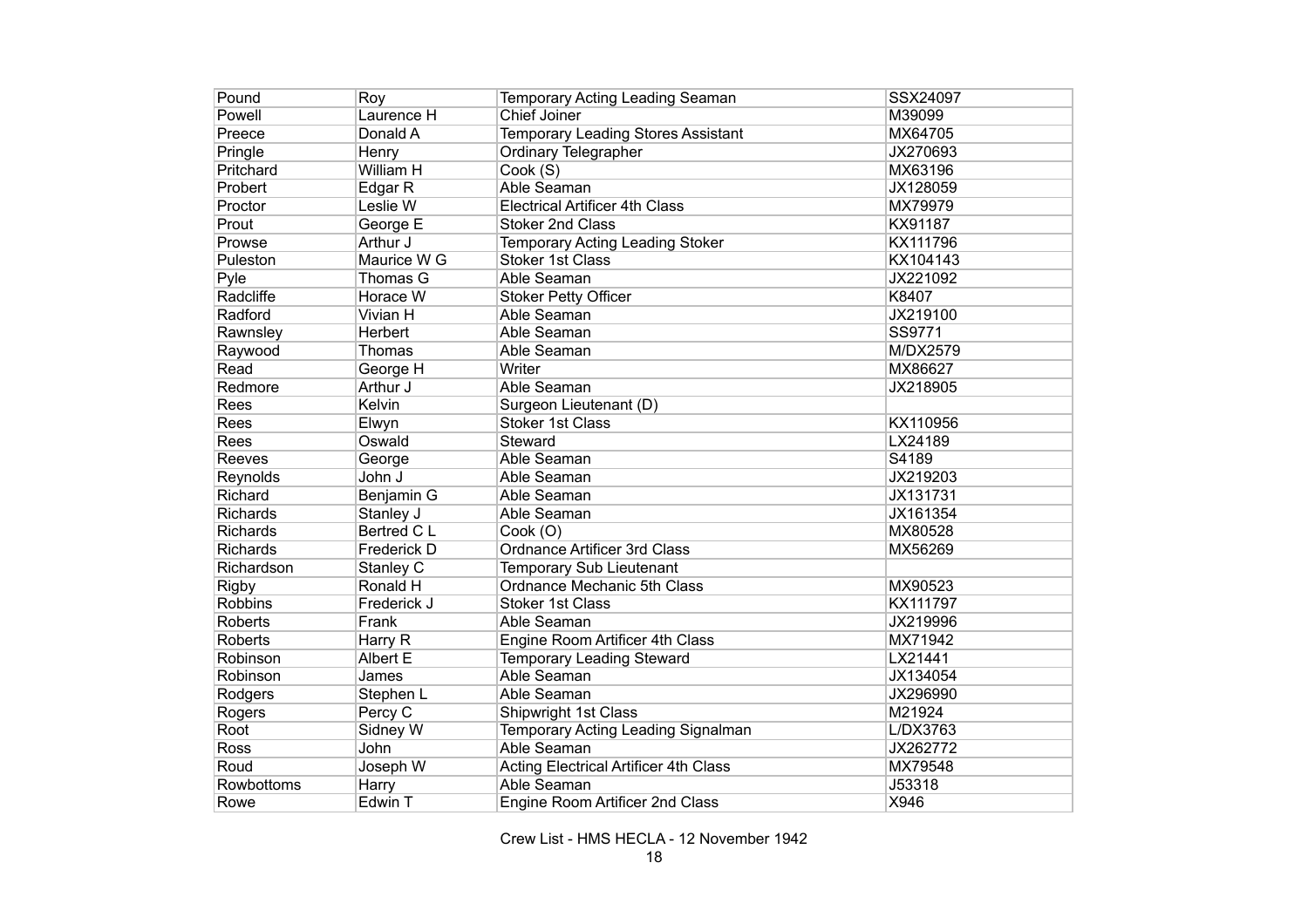| Rowlands       | Benjamin L  | <b>Temporary Acting Leading Stoker</b>       | KX99952       |
|----------------|-------------|----------------------------------------------|---------------|
| Rowles         | Leslie H    | Temporary Leading Sick Berth Attendant       | MX64867       |
| Rowley         | Lawrence E  | Acting Engine Room Artificer 4th Class       | MX72812       |
| <b>Russell</b> | Robert      | <b>Temporary Supplies Petty Officer</b>      | MX51149       |
| <b>Rust</b>    | Walter H    | Temporary Acting Stoker Petty Officer        | KX84375       |
| Rutherford     | George      | Able Seaman                                  | CD/X2137      |
| Ryder          | Cecil E     | Writer                                       | SA330441      |
| Sadler         | Walter H    | <b>Sick Berth Attendant</b>                  | MX72983       |
| Sadler         | Charles J   | <b>Stoker 1st Class</b>                      | SS119137      |
| Sampson        | Reginald G  | <b>Stoker 1st Class</b>                      | KX84816       |
| Sanders        | Alwyn W     | Acting Shipwright 4th Class                  | SA68491       |
| Sandford       | William E   | Ordinary Seaman                              | JX324521      |
| Saunders       | Richard J   | <b>Acting Warrant Cook</b>                   |               |
| Scammell       | Sydney G    | <b>Chief Electrical Artificer</b>            | MX46142       |
| Scanlan        | William A G | <b>Shipwright 1st Class</b>                  | M13541        |
| <b>Scott</b>   | William     | Temporary Acting Leading Stoker              | KX89781       |
| <b>Scott</b>   | James       | <b>Stoker 1st Class</b>                      | KX105595      |
| Sedgwick       | Leslie      | <b>Electrical Artificer 4th Class</b>        | MX65357       |
| Selvidge       | Arthur      | Able Seaman                                  | JX305209      |
| Sevenoaks      | Frederick   | Shipwright 4th Class                         | MX71190       |
| Shaw           | Brian WC    | Temporary Leading Sick Berth Attendant       | MX64151       |
| Shaw           | William     | Steward                                      | LX26680       |
| Shaw           | Frederick W | <b>Stoker Petty Officer</b>                  | K8378         |
| Shaw           | Dennis G    | Ordinary Signalman                           | JX283933      |
| Sherwood       | Robert W    | <b>Stores Assistant</b>                      | MX67823       |
| Shields        | Norman      | <b>Stoker 1st Class</b>                      | KX120781      |
| Shone          | Kenneth B   | Temporary Acting Leading Seaman              | JX149842      |
| <b>Sime</b>    | William J D | Able Seaman                                  | JX222517      |
| Sjollander     | Allan T     | <b>Acting Electrical Artificer 4th Class</b> | SA68251       |
| <b>Skaife</b>  | Thomas      | Able Seaman                                  | JX218839      |
| Skelhorne      | Jabez       | Engine Room Artificer 4th Class              | SMX62         |
| <b>Skelton</b> | John G      | <b>Blacksmith 4th Class</b>                  | <b>SFX245</b> |
| Sleeman        | Frederick A | <b>Chief Stoker</b>                          | K64884        |
| Small          | Percy       | <b>Stoker 1st Class</b>                      | SS120514      |
| Smith          | Willie      | Able Seaman                                  | JX219018      |
| Smith          | James       | Acting Able Seaman                           | JX200284      |
| Smith          | Thomas E L  | Able Seaman                                  | JX276351      |
| Smith          | Rufus B     | Steward                                      | LX25021       |
| Smith          | Thomas E W  | Stoker 1st Class                             | KX110739      |
| Smith          | lan R       | <b>Acting Electrical Artificer 4th Class</b> | SA68478       |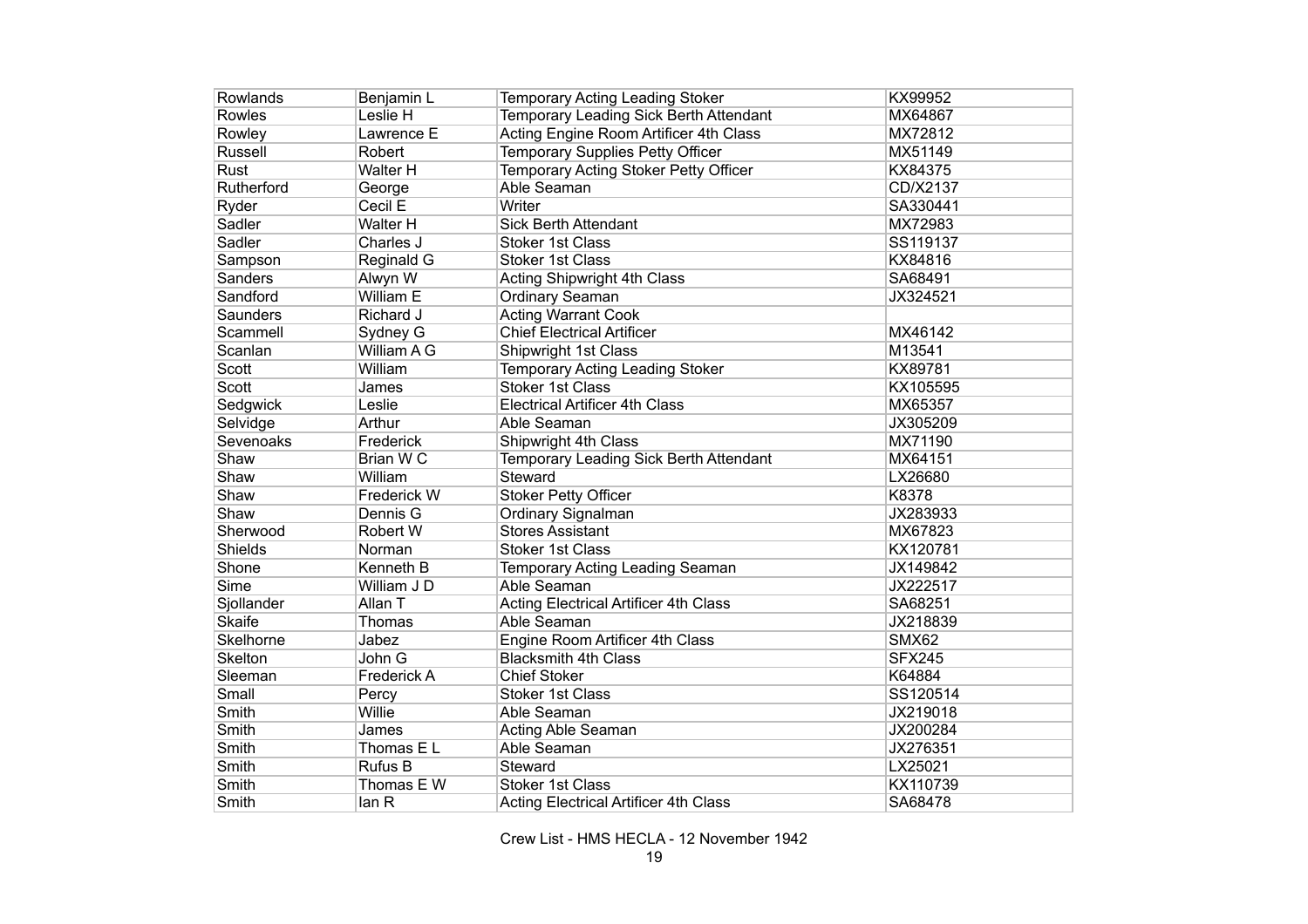| Smith           | Warren E         | <b>Ordinary Telegrapher</b>                  | SA330406     |
|-----------------|------------------|----------------------------------------------|--------------|
| Smith           | William E T      | <b>Ordinary Coder</b>                        | JX293950     |
| Smith           | Frank A          | 3rd Canteen Assistant                        | not recorded |
| Smout           | Leonard M        | Able Seaman                                  | JX218976     |
| Snell           | Ernest R         | <b>Leading Stoker</b>                        | K1457        |
| Solomon         | Ralph L          | Temporary Acting Leading Seaman              | SSX19475     |
| Spencer         | Bernard          | Temporary Acting Sub Lieutenant              |              |
| Spring          | Geoffrey N       | <b>Temporary Lieutenant</b>                  |              |
| Stafford        | George           | Able Seaman                                  | SSX18935     |
| <b>Stafford</b> | James H          | <b>Ordnance Artificer 4th Class</b>          | MX68692      |
| Stainfield      | Ernest K         | <b>Acting Electrical Artificer 4th Class</b> | MX55331      |
| Stanley         | Eric             | Able Seaman                                  | JX194033     |
| Stanley         | <b>Herbert G</b> | Engine Room Artificer 1st Class              | 222ED        |
| Stannard        | Albert W         | <b>Stoker 1st Class</b>                      | KX133977     |
| Start           | Leonard J        | Temporary Acting Leading Seaman              | JX223935     |
| Steavenson      | John             | Lieutenant                                   |              |
| <b>Stocker</b>  | Charley          | Able Seaman                                  | J17615       |
| Stone           | Sidney J         | <b>Supplies Chief Petty Officer</b>          | M37347       |
| Stoner          | Desmond C        | Engine Room Mechanic 5th Class               | MX92383      |
| Storey          | Granville L G    | Temporary Petty Officer Writer               | <b>DX84</b>  |
| Storey          | Edward           | <b>Ordnance Artificer 4th Class</b>          | MX68690      |
| Storey          | Harold           | Able Seaman                                  | JX254266     |
| <b>Sturgess</b> | <b>Howard G</b>  | <b>Temporary Leading Stores Assistant</b>    | MX67824      |
| Suggett         | William W        | Ordnance Mechanic 5th Class                  | MX90551      |
| Sullivan        | John             | <b>Stoker Petty Officer</b>                  | K58646       |
| Summerbell      | Alexander        | Able Seaman                                  | SSX12361     |
| <b>Surtees</b>  | <b>Robert F</b>  | Engine Room Mechanic 5th Class               | MX92933      |
| Sutton          | Reginald A       | Steward                                      | LX24488      |
| Swan            | Stanley          | Engine Room Artificer 4th Class              | MX70667      |
| Sweetland       | Henry T          | Leading Seaman                               | JX137497     |
| Symes           | Colin D          | Temporary Petty Officer Writer               | MX56428      |
| Symes           | Alexander C      | <b>Ordnance Artificer 1st Class</b>          | M36683       |
| Symmonds        | William C        | Temporary Leading Cook (S)                   | MX82616      |
| Symons          | George F         | <b>Engine Room Artificer 1st Class</b>       | M34847       |
| Tait            | Thomas           | <b>Blacksmith 4th Class</b>                  | MX68796      |
| Tavlin          | Joseph B         | <b>Stoker 1st Class</b>                      | KX105610     |
| Taylor          | Stephen W        | Able Seaman                                  | JX219845     |
| Taylor          | Alfred R         | Photographer                                 | MX58149      |
| Taylor          | Needham R        | Able Seaman                                  | SSX17123     |
| Taylor          | George           | Able Seaman                                  | JX187920     |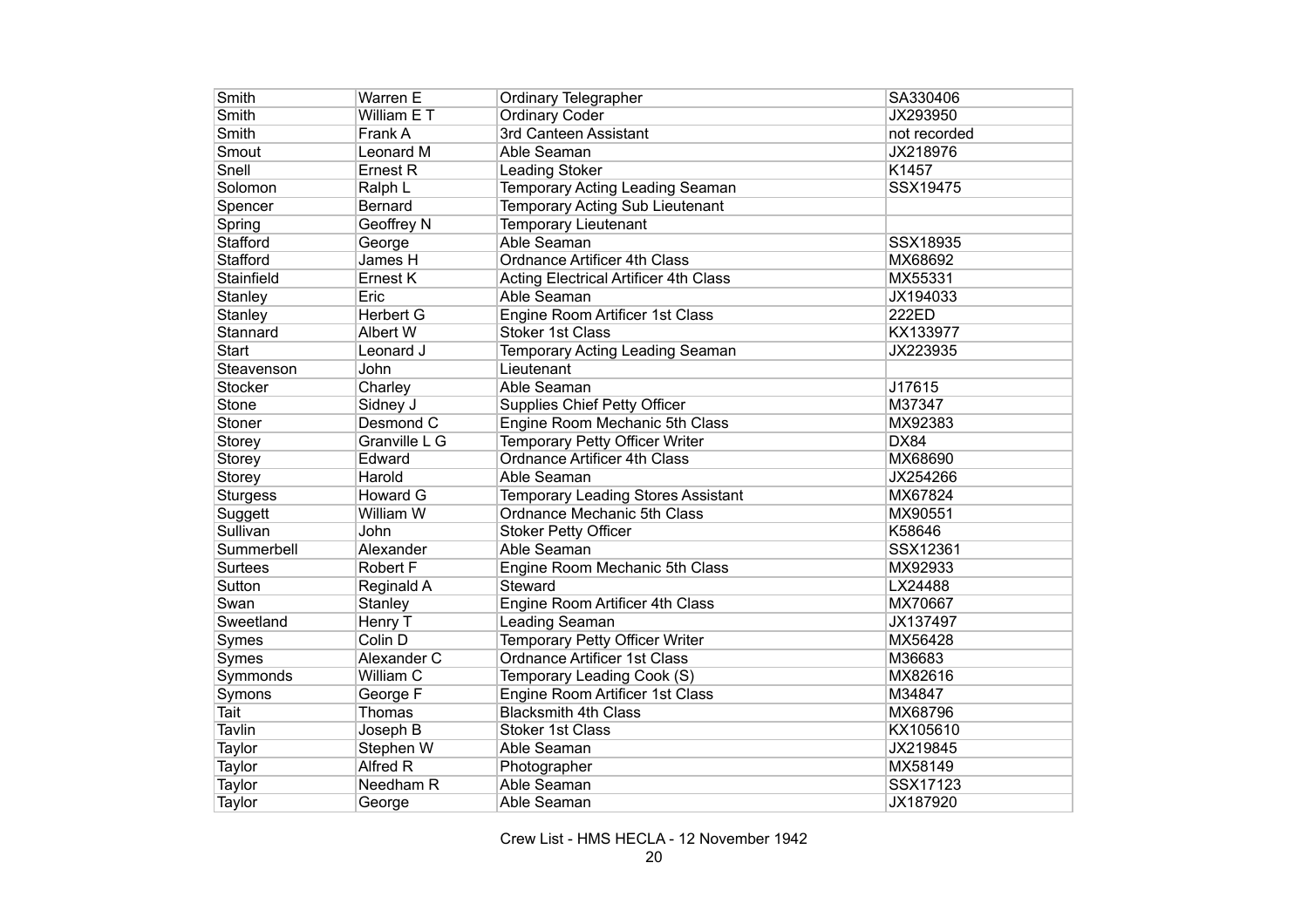| Taylor          | Thomas        | <b>Stoker 1st Class</b>                  | KX118024      |
|-----------------|---------------|------------------------------------------|---------------|
| Taylor          | Roland E      | <b>Stores Assistant</b>                  | MX65099       |
| Taylor          | George E      | Able Seaman                              | JX133763      |
| Taylor          | William J     | <b>Temporary Acting Leading Stoker</b>   | KX108222      |
| Templeton       | Harold J      | <b>Acting Chief Electrical Artificer</b> | MX46058       |
| <b>Thick</b>    | Albert J      | Leading Stoker                           | K57784        |
| Thomas          | Glyn          | Able Seaman                              | JX247721      |
| Thomas          | Frank S       | <b>Stoker 1st Class</b>                  | KX111163      |
| Thomas          | Hopkin        | <b>Stoker 1st Class</b>                  | KX98561       |
| Thomas          | Cyril A       | Ordinary Seaman                          | JX323684      |
| Thomas          | Walter        | Cook (S)                                 | MX60959       |
| Thompson        | Charles E     | <b>Chief Petty Officer</b>               | J53100        |
| Thompson        | William       | <b>Stoker 1st Class</b>                  | KX115452      |
| Thompson        | John P        | Acting Engine Room Artificer 4th Class   | MX75368       |
| Thomson         | Leslie        | Ordnance Mechanic 5th Class              | MX90541       |
| Thorne          | Harry W       | <b>Stoker 1st Class</b>                  | KX146412      |
| Tingle          | Sidney J      | <b>Ordinary Telegrapher</b>              | JX172293      |
| Torkington      | Samuel        | Able Seaman                              | JX219964      |
| <b>Tottel</b>   | Thomas W      | <b>Leading Stoker</b>                    | K17285        |
| <b>Trask</b>    | Norman G      | Joiner 4th Class                         | MX71525       |
| <b>Trayers</b>  | Thomas        | Acting Engine Room Artificer 4th Class   | MX75344       |
| Treloar         | William       | Able Seaman                              | J69001        |
| Tressler        | Cyril L       | Able Seaman                              | JX238908      |
| Trethewey       | Alfred M      | Telegrapher                              | SSX26622      |
| Trevail         | <b>Alfred</b> | <b>Leading Stoker</b>                    | K22994        |
| <b>Trevett</b>  | Albert H      | Leading Seaman                           | JX132159      |
| Triggs (BEM)    | William J     | <b>Temporary Acting Petty Officer</b>    | JX138571      |
| <b>Tucker</b>   | Leonard G     | Shipwright 4th Class                     | MX90982       |
| Turnbull        | William L     | Acting Engine Room Artificer 4th Class   | MX74502       |
| Turner          | Leslie W      | <b>Stoker 1st Class</b>                  | KX97149       |
| Unwin           | Charles       | Acting Engine Room Artificer 4th Class   | MX75505       |
| <b>Utterton</b> | Christoper J  | Temporary Leading Telegrapher            | SSX28755      |
| Vardy           | Thomas H      | Temporary Acting Leading Seaman          | <b>X8088C</b> |
| Vaughan         | Harry         | Cook (O)                                 | MX86114       |
| Vaughan         | George W      | <b>Stoker 1st Class</b>                  | KX100490      |
| Veighey         | William       | Able Seaman                              | JX253780      |
| Wakely          | James R       | <b>Stoker Petty Officer</b>              | K55267        |
| Waldock         | Thomas S      | <b>Stoker 1st Class</b>                  | KX97148       |
| Wales           | Frank         | <b>Stoker Petty Officer</b>              | K13793        |
| Walker          | Jack          | Able Seaman                              | JX219061      |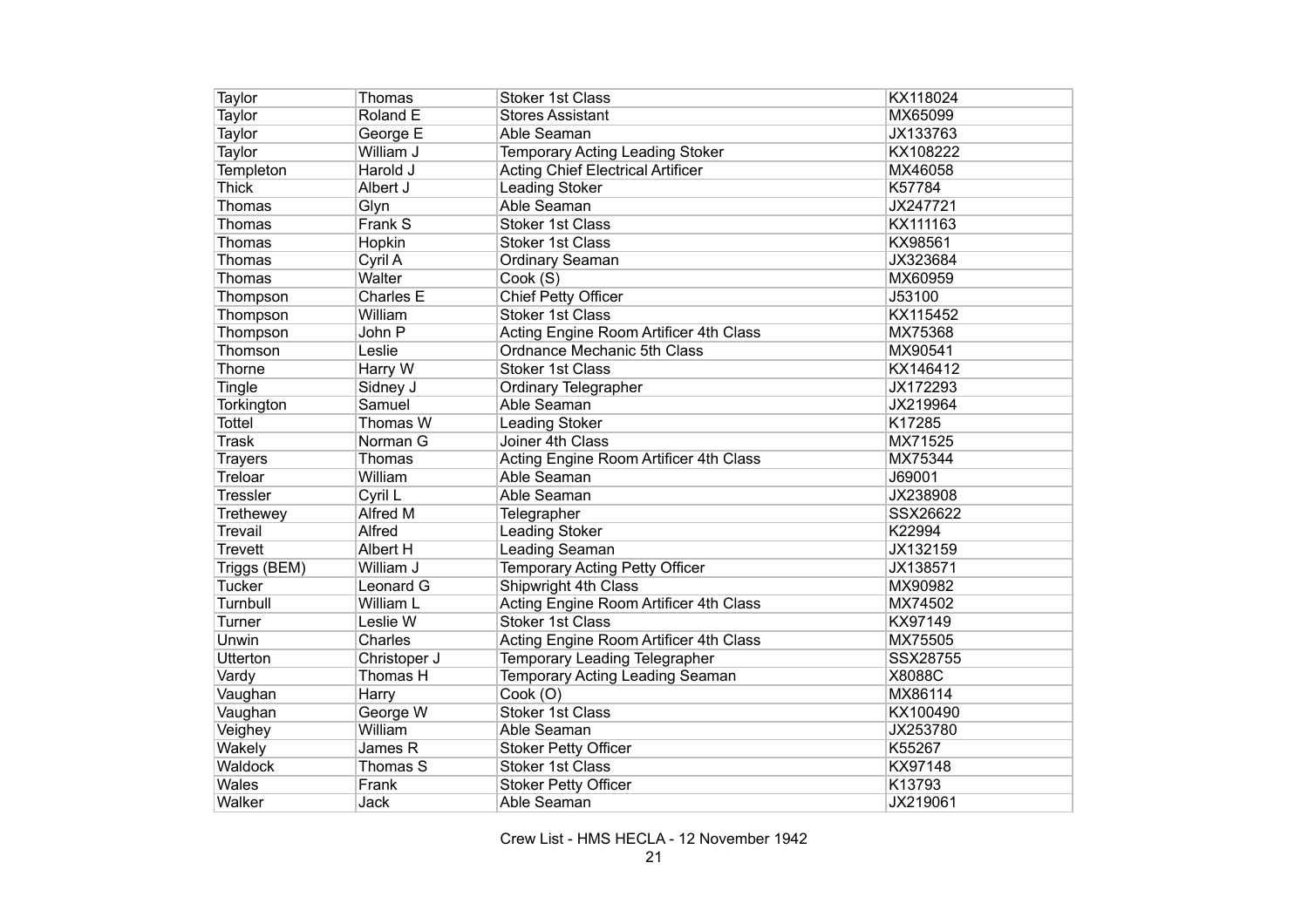| Walker         | Robert        | Engine Room Artificer 4th Class              | MX79810            |
|----------------|---------------|----------------------------------------------|--------------------|
| Walker         | George        | <b>Temporary Leading Stoker</b>              | K61992             |
| Walker         | Dennis J      | <b>Stoker 1st Class</b>                      | KX89350            |
| Wallace        | George S      | <b>Stoker 1st Class</b>                      | KX107409           |
| <b>Wallis</b>  | Henry B       | <b>Supplies Chief Petty Officer</b>          | M33215             |
| <b>Walters</b> | Walter        | <b>Stoker 1st Class</b>                      | K41461             |
| Ward           | William F     | Engine Room Artificer 3rd Class              | MX49530            |
| Ward           | Edward J      | Acting Blacksmith 4th Class                  | SA67496 / MX120155 |
| Wardell        | Alan E        | <b>Acting Electrical Artificer 4th Class</b> | MX77891            |
| Wardle         | Frederick W J | Able Seaman                                  | JX237211           |
| Waring         | Harold        | Able Seaman                                  | SSX33926           |
| Warriner       | Thomas L      | Able Seaman                                  | J101754            |
| Waterhouse     | Thomas        | Stoker 1st Class                             | KX111254           |
| <b>Watkins</b> | James R       | <b>Temporary Leading Seaman</b>              | JX154813           |
| Webb           | Bertie L      | Able Seaman                                  | J24389             |
| Webber (BEM)   | Rex           | <b>Chief Stoker</b>                          | K57075             |
| Webster        | Sidney L      | Able Seaman                                  | JX255736           |
| Webster        | Horace        | Steward                                      | <b>SLX312</b>      |
| Weeks          | Sidney V      | Leading Stoker                               | K6677              |
| Welsh          | Sidney C      | Able Seaman                                  | JX248385           |
| West           | William E     | <b>Stoker 1st Class</b>                      | KX138569           |
| Westnedge      | Henry         | Engine Room Artificer 4th Class              | MX71961            |
| Wheeler        | Alfred J      | Temporary Acting Leading Seaman              | SSX25521           |
| White          | Edwin C       | Able Seaman                                  | JX219853           |
| White          | Walter J      | <b>Leading Seaman</b>                        | J94294             |
| White          | Robert J      | Able Seaman                                  | JX321149           |
| White          | George        | <b>Stoker 1st Class</b>                      | KX99904            |
| White          | Alfred W T    | Shipwright 3rd Class                         | MX53891            |
| Whitlock       | Frederick C   | Ordinary Seaman                              | JX319500           |
| Wilde          | William       | <b>Leading Stoker</b>                        | K8839              |
| Wilkinson      | George E      | <b>Stoker 1st Class</b>                      | K56028             |
| Williams       | Emlyn         | Temporary Chaplain                           |                    |
| Williams       | Kenneth       | Able Seaman                                  | JX220008           |
| Williams       | James H       | Able Seaman                                  | JX219767           |
| Williams       | Hopkin        | Able Seaman                                  | JX187098           |
| Williams       | Ronald        | Able Seaman                                  | JX175420           |
| Williams       | Donald J      | Seaman                                       | X20688A            |
| Williams       | John W        | Stoker 1st Class                             | K60225             |
| Williams       | Sebastion H   | <b>Temporary Leading Stoker</b>              | KX76991            |
| Williams       | John          | <b>Temporary Leading Steward</b>             | LX23229            |